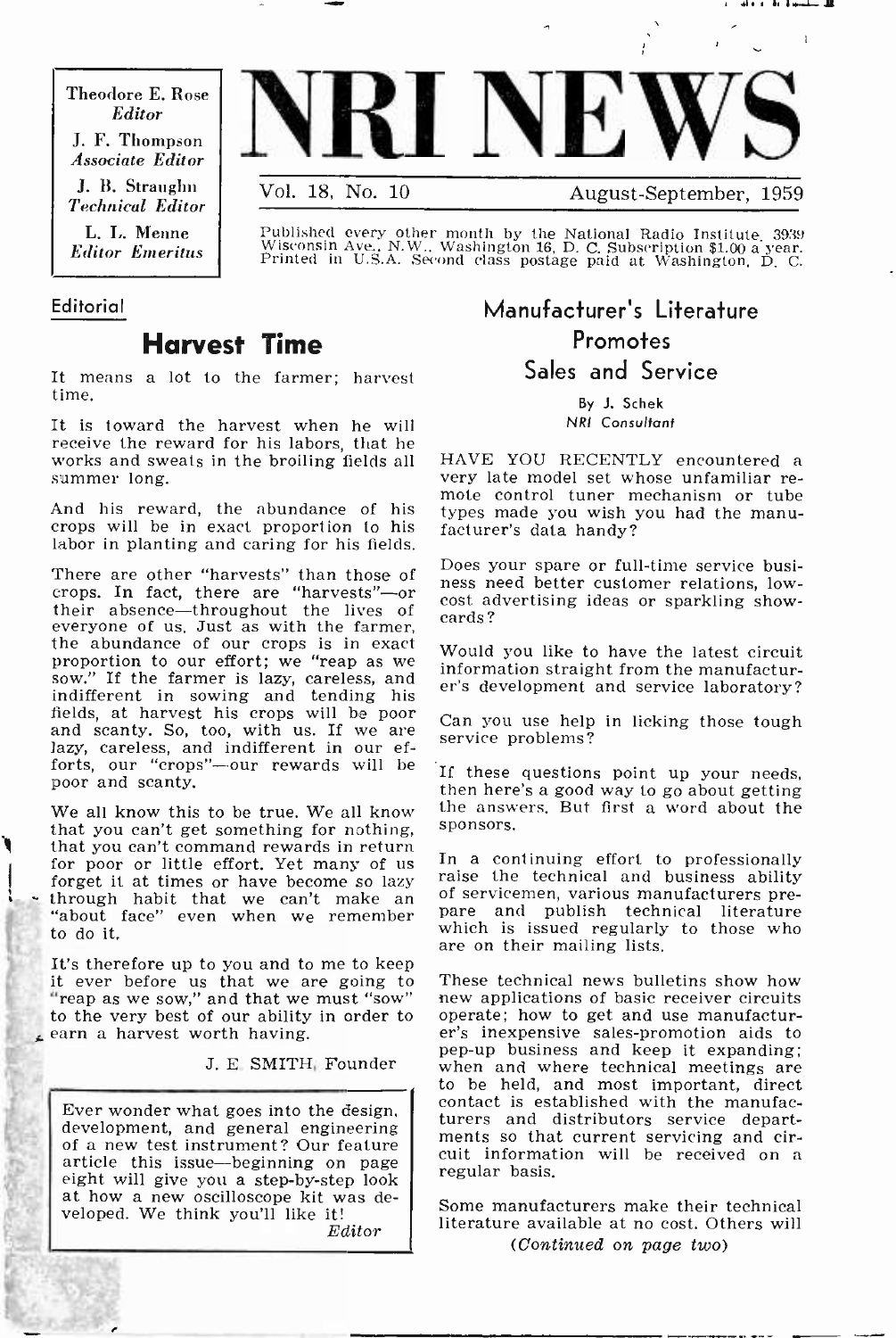# Repairs In 1958

Television Digest magazine reported re- cently the nation's 1958 bill for home electronic repair and installation was \$2.49

## **Manufacturer's Literature ...**<br>(*From page one*)

make a nominal charge for their bulletins and circuit data. Still others will send If you cannot get in contact with your their service news at no cost but with a Philco Distributor, then write directly to their service news at no cost but with a charge for service manuals.

Whatever plan is used, every serviceman Ask for application forms to join<br>will benefit from the technical material co Factory-Supervised Service. will benefit from the technical material that is made available by the individual arrangements.

When you write to any of the following manufacturers, indicate your professional status by including your business card and typing your request on your business sta-tionery-if possible. Let them know that you are a graduate or advanced student of the National Radio Institute and are actively engaged in either full time or spare Cornell-Dubilier<br>time service work. South Plainfield time service work.

A model letter can go something like this: "I am now actively engaged in full- (or part) time radio and television service work, having received my technical training from the National Radio Institute.

I am very interested in regularly receiving your Technical News publication and also any service data you supply for your receivers.

Where there is an annual fee for furnish-Where there is an annual fee for furnish-<br>ing this set data and diagrams, please Service Department send me your regular subscription blank or order form.

I appreciate your efforts to provide technical and service information that will in- crease my ability to do a professional job in obtaining maximum receiver performance."

Although most manufacturers will accept your application directly at their home office the Philco Factory -Supervised Service Plan operates primarily through the local forms to join this particular manufacturers service plan are available at the Distributor.

To locate the Philco-Distributor in your area if you do not already have this in-

**21/<sub>2</sub> Billion Spent for Radio-TV** billion. The purchase of new sets in the same period totalled about \$1.9 billion. In billion. The purchase of new sets in the other words, the public is spending roughly 25% more each year for repairs than it does to buy new sets. TV repair and installation accounts for most of the annual expenditure.

> formation consult your telephone business directory, parts suppliers or a large Philco Dealer.

> If you cannot get in contact with your Philco Service Headquarters, 2nd and Westmoreland Sts., Philadelphia 42, Pa. Ask for application forms to join the Phil-

> I am confident that your service business will benefit in every way by using the technical and sales help offered in the manufacturers literature.

Aerovox Corp. 740 Belleville Ave. New Bedford, Mass.

Cornell-Dubilier Electric Corp. New Jersey

Magnavox Co. 2131 Beuter Rd. Fort Wayne 4, Ind.

Mr. Richard A. Phillips, Editor Philco Service Technician PFSS Headquarters 2nd and Westmoreland Sts. Philadelphia 40, Penna.

Sylvania Home Electronics 700 Ellicott St. Batavia, New York

Mr. William Prusinowski, Editor The Motorola Service News, Motorola, Inc. 4545 West Augusta Boulevard Chicago 51, Ill.

Mr. Harvey Slovick, Editor RCA Service News RCA Electron Tube Division Harrison, N. J.

Mr. R. G. Kempton, Editor Techni-Talk Electronics Components Division General Electric Schenectady 5, N. Y.

 $\frac{1}{\cdots}$ n r i $\frac{1}{\cdots}$ 

(種の)いりきょう

 $\ddot{\cdot}$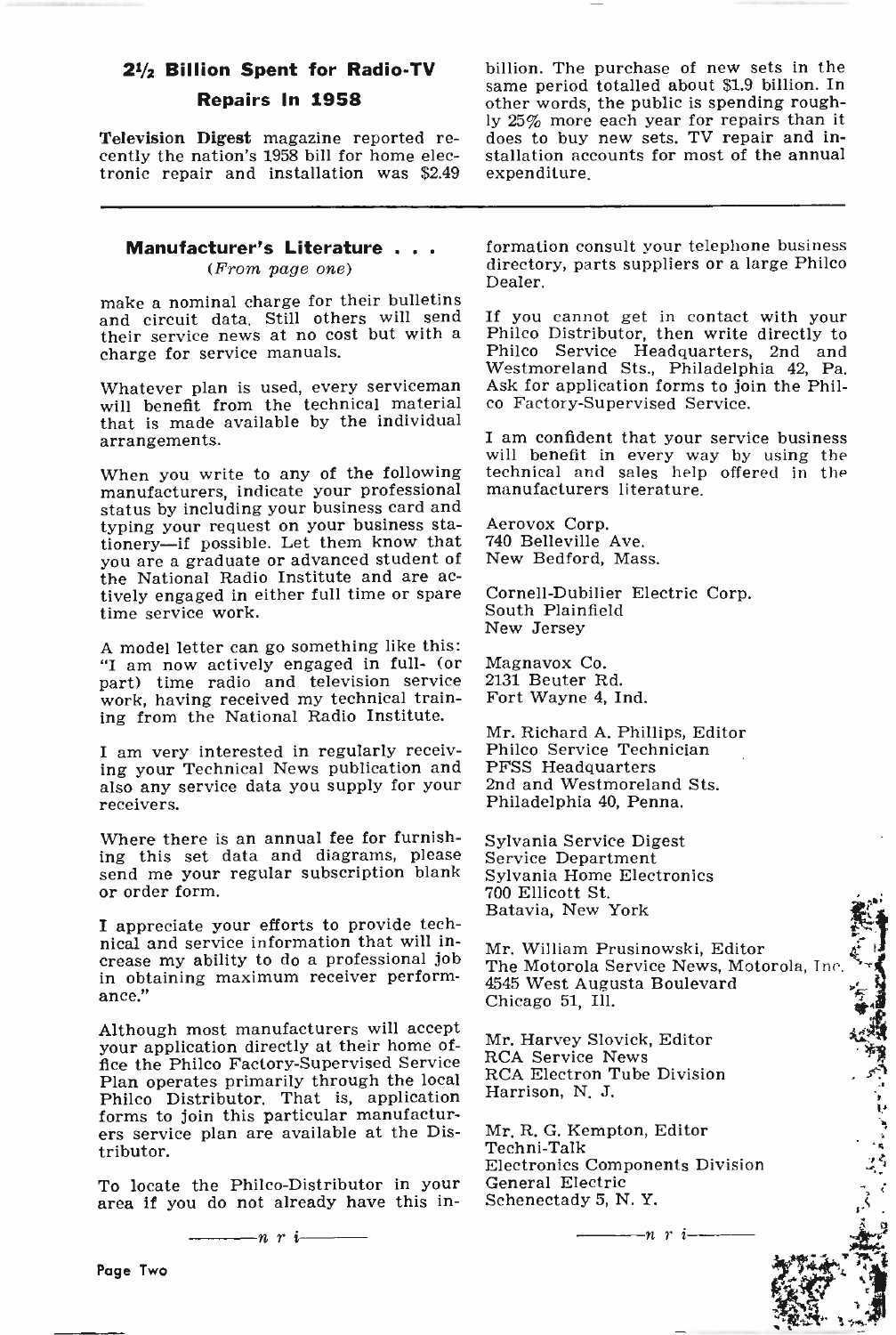

Tester.

This article was, in part, taken from the instruction manual for the new Model un<br>114 NRI Professional R-C Tester which has just recently been added to the line of instruments offered by the NRI Supply Division. Many students and graduates have expressed a wish for more articles on test equipment and how to use them in Radio<br>and TV servicing work. The following arand TV servicing work. The ronowing ar-<br>ticle is presented to help satisfy these paper, oil-filled and electrolytic capacitors. requests.

Some of the information given here ap-<br>plies only to the new Model 114 NRI Professional R-C tester, while other parts can apply to any similar instrument.

The Model 114 Resistance-Capacitance bridge is shown in Fig. 1. A set of insulated test leads and a pair of special banana plug binding posts are included with the instrument. These banana plug binding posts are used in measuring extremely<br>small capacitors where lead capacity<br>would be too large to permit accurate would be too large to permit accurate<br>measurements. They are important to proper operation of the instrument when measuring capacities below about 500 mmf. The regular leads are used in measuring higher capacity and in measur- ing resistance.

The Model 114 is designed to operate from a 50-60 cycle, 110-120 volt power source. The outstanding feature of the Model <sup>114</sup>

is its extremely wide range-much wider than that available with most instruments<br>designed for service work. You can measure all the capacitors you are likely to encounter in service work, including the high -capacity electrolytics used in battery eliminators and special power supplies, and the extremely low -capacity units used in modern TV receivers. Further, the wide resistance measuring range allows you to

# SERVICING WITH THE NEW MODEL 114 RESISTOR -CAPACITOR TESTER

By NRI Technical Staff

Figure 1. The NRI Professional Model 114 R-C check all the resistors you are likely to en-<br>Counter—from the high resistance units check all the resistors you are likely to enused in the high-voltage doubler circuits of some TV receivers to the low -resistance units used in some special applications.

#### What The Model 114 R-C Tester Will Do

The following tests can be made on capacitors and resistors with the instrument.

1. Measure the capacity of mica, ceramic, The range is from .00001-mfd to 1500-mfd.

2. Check the leakage of mica, ceramic, paper, oil -filled and electrolytic capacitors.

3. Measure the power factor percentage (P.F.%) of electrolytic capacitors.<br>(*Page four, please*)

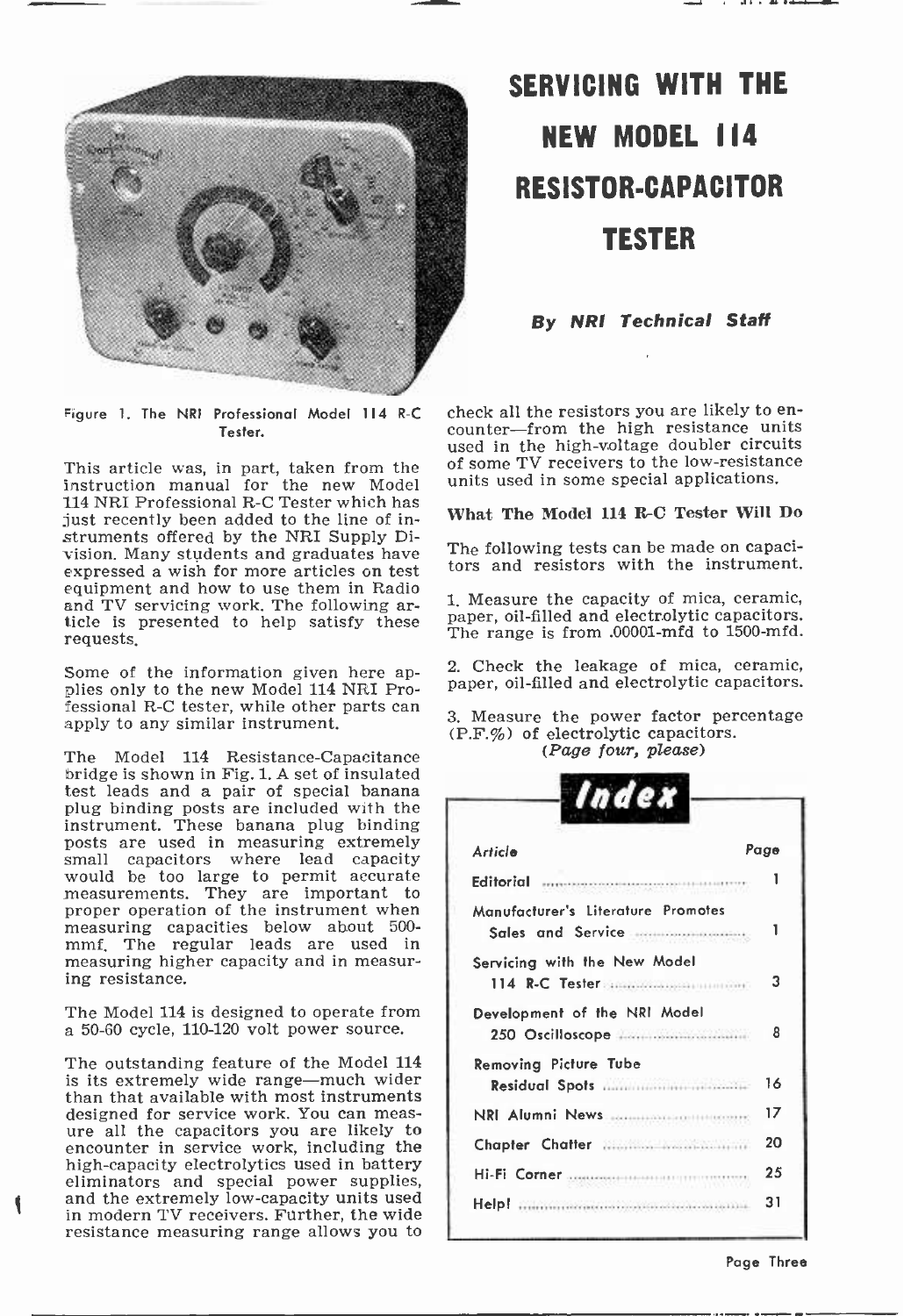4. Measure the ohmic value of resistors. The range is from 1-ohm to 150-megohms.

#### How a Resistance Bridge Works

The operation of the bridge circuit is important both to help you understand the When an a.c. signal is fed to the grid of a instrument and to help you use it more "magic eye" tube, the grid is biased by the effectively. Also, it might be necessary for grid-leak method and the tube will serve you to service an R -C bridge at some time in the future and this knowledge is sure to prove useful then.

A basic bridge circuit is shown in Fig. 2.<br>With minor modifications, this bridge can be used to accurately measure resistance and capacitance. First, let's see how the basic resistance bridge works.



Figure 2. A basic bridge circuit.

A potential, either ac or dc, is applied between points A and B. When the range setting resistor Rs and the bridge resistor basic bridge circuit are possible. For ex-Rb are adjusted so that the proportion ample, greater stability is obtained when existing between the range setting resistor one side of the indicator is grounded. Also, Rs and resistor Rb is the same as the pro-<br>both resi portion existing between the unknown re-<br>sistor Rx and resistor Ra, the bridge is balanced and zero potential exists between points C and D. Notice that under these conditions the voltage drop across the un-<br>known resistor Rx and resistor Ra are<br>equal, Also, the voltage drops across range resistor Rs and bridge resistor Rb are equal.

most commercial bridges, a "magic eye" vacuum tube is used as a voltmeter in this circuit for both convenience and low cost. A "magic eye" tube is a very sensitive device and causes negligible circuit loading. Therefore, highly accurate results are obtained without the use of an expensive milliammeter.

"magic eye" tube, the grid is biased by the as hoth a detector (rectifier) and an indicator. The "magic eye" tube in the Model 114 operates this way.

By using an ac source for the bridge circuit, and substituting a capacitor of known value for resistor Rs, the basic resistance bridge can be converted to measure capacity. A milliammeter, of course, cannot be



Figure 3. Simplified circuit of Model 114 when<br>set for resistance measurements.

used when the source voltage applied to<br>the bridge is ac unless a meter type rectifier is employed. A "magic eye" tube, however, is perfectly satisfactory since it is self-rectifying.

Of course, numerous refinements of the ample, greater stability is obtained when both resistor Ra and resistor Rb can be made variable to obtain wider range. These refinements are included in NRI's Model 114 R-C Tester.

#### How the Model 114 R-C Tester Works

The indicator shown in Fig. 2 can be a sistor R8 replaces both resistor Ra and re-<br>milliammeter or a sensitive voltmeter. In sistor Rb on the original schematic. By Fig. 3 shows a simplified circuit of the Model 114 when set for resistance measurements. Notice that one side of the indicator<br>is grounded. Also, notice that variable resistor R8 replaces both resistor Ra and revarying the resistance in both these legs of the bridge simultaneously, an extremely wide range is obtained.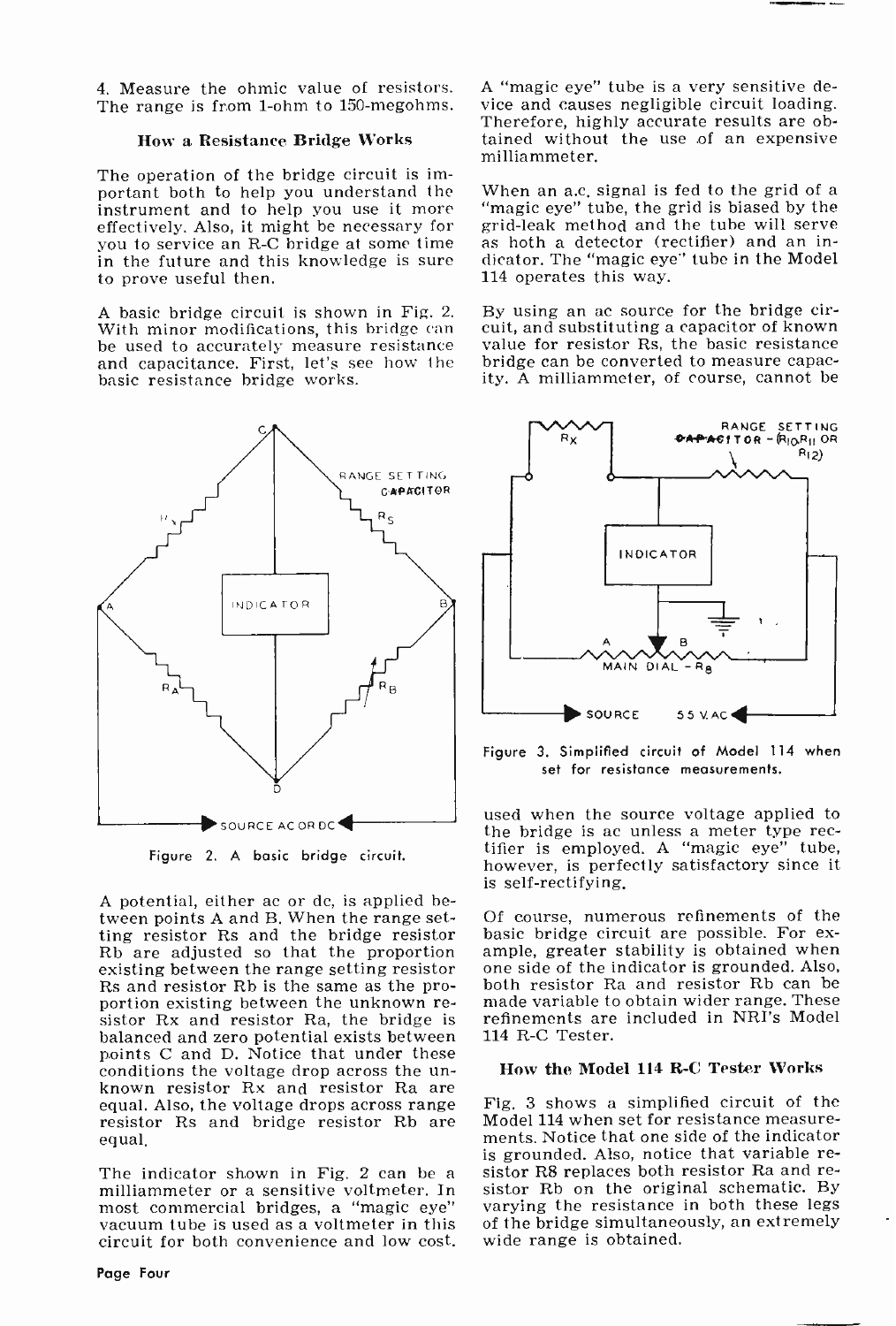

Figure 4. Simplified schematic of Model 114 when set for capacity measurements.

The range setting resistors in the instru-<br>ment are R10, R11, and R12, By switching ment are R10, R11, and R12. By switching the correct resistor into the circuit, the correct resistor into the circuit, the correction of the correct  $\mathbf{H}$ various ranges are obtained.

When the SELECTOR switch is set to the 1.8 Meg.-150 Meg. position ("Extended" inditional teachers for expaction is<br>range), range setting resistor R12 is still der actual operating conditions. used but an extra resistor (R9) is switched<br>into the circuit between section B of resistor R8 and the 55-volt ac source. This increases the range in the instrument so that very high resistance values can be measured. R9 is shown in Figure 7.

instrument when it is set for capacity<br>measurements on the 00001-005 mfd range or the .001-.5 mfd range. Notice that a capacitor, instead of a resistor, is used in one leg of the bridge. In the instrument itself, capacitor C6 or C7 is used in this application. On the two highest capacity ranges, 18-1500 mfd and 0.1-50 mfd, the circuit is changed slightly so that a resissetting capacitor and the indicator. This variable resistor is the POWER FACTOR control on the panel of the instrument. This extra control allows you to balance an electrolytic capacitor and thereby determine the power factor. The circuit is as shown in Fig. 5 when the instrument is set to the two highest capacity ranges. Both resistor R8 and the POWER FACTOR mum opening of the eye when checking<br>electrolytic capacitors.

The basic operation of the bridge is the same whether it is used for resistance measurements or capacitance measurements. When the instrument is set to the proper range, the dial is adjusted so that balance is obtained, Balance is indicated

by maximum opening of the eye of the NULL INDICATOR.

#### The Leakage Test Circuit

Fig. 6 shows a simplified schematic of the leakage test circuit used in the Model 114. This is a special new type of circuit which is designed to give more accurate results with less chance of error. Notice that the leakage resistance of the capacitor under test is connected in series with either re- sistor R5 and R6 together or resistor R6 alone (depending upon the setting of the SELECTOR) forming a voltage divider across a variable do voltage source. The de voltage existing at the junction of the<br>capacitor under test and resistor R5 (or resistor R6) is fed to the grid of the NULL INDICATOR as bias. As this voltage depends upon the leakage resistance of the capacitor under test as it is related to R5 and R6, and also upon the d.c. voltage being appiled, the circuit will check the leakselected by the operator. When the LEAKAGE TEST VOLTAGE control is set to the working voltage specified by the manufacturer, the capacitor is tested un-

Fig. 4 shows a simplified schematic of the age, there is a large voltage at this junc-When the SELECTOR is set to the ELEC. leakage position, resistor R6 is connected in series with the leakage resistance of the capacitor. The voltage at the junction is fed to the grid of the NULL INDICATOR through resistor R4 and resistor R5. If the capacitor under test has considerable leaktion and this bias causes the eye of the NULL INDICATOR to close. If there is only slight leakage, however, the eye will remain open.

> When the SELECTOR is set to the PAPER-MICA position, the leakage re-



Figure 5. Simplified schematic of Model 114 when set to the highest capacity ranges (18-1500 Mfd. or 0.1 Mfd.-50 Mfd.)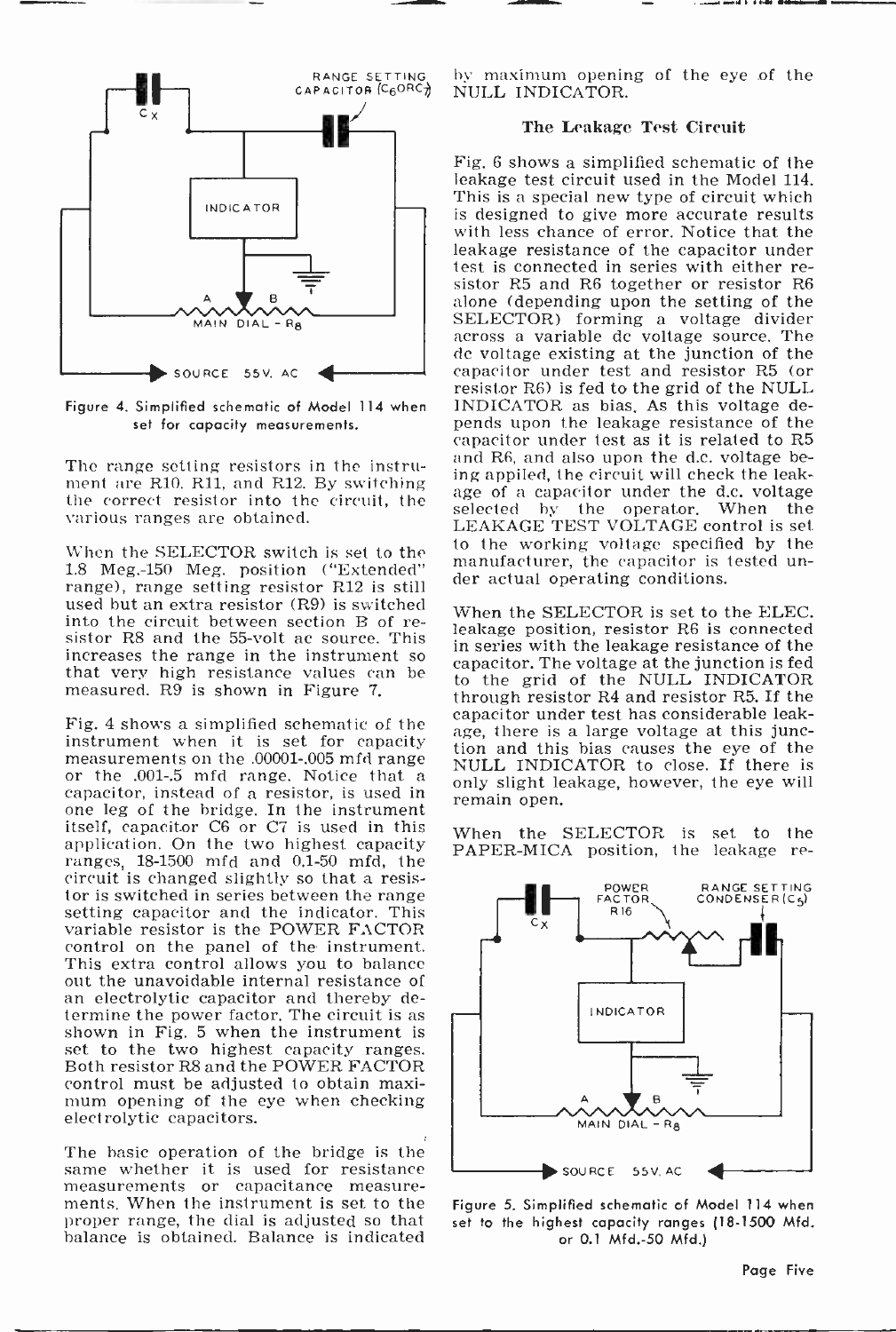

Figure 6. Model 114 leakage test circuit.

resistors R5 and R6. Because the resistance of the lower leg in the voltage divider has been increased, the circuit is more sensitive. Therefore, the circuit can now be used to check capacitors when even slight leakapplication. For example, even slight leakage in a coupling capacitor will cause distortion and the PAPER-MICA position of<br>the SELECTOR must be used in checking all coupling capacitors. Also, it should be also, it should control clockwise until you used when checking ceramic and mica capacitors.

The Discharge position of the SELECTOR is provided so that the operator can discharge the capacitor before making further tests and thereby remove the danger of accidental shock when disconnecting a capacitor from the instrument.

A complete schematic diagram of the Model 114 is shown in Fig. 7.

#### How to Use the Model 114 R-C Tester

Fig. 8 shows the panel of the Model 114. Refer to this photograph as you read the instructions for performing the various tests. Before discussing the individual<br>tests, however, it would be well to review To measure the value of an unknown retests, however, it would be well to review To measure the value of an unknown re-<br>the operations of the individual controls sistor, connect the test leads to the jacks the operations of the individual controls on the Model 114.

NULL INDICATOR: The opening of the eye indicates bridge balance when the Model 114 is used for resistance and capac- ity tests, and it indicates comparative leakage when the instrument is used for leakage tests.

SELECTOR: This switch sets the instrument for resistance measurements, capacity measurements, or leakage tests. Also, it sets the range. Between tests, this con- trol should be set to the DISCHARGE position. Whenever possible, this control should be set to a position which allows you to balance the bridge with the MAIN DIAL near the middle of its range.

MAIN DIAL: When the selector is set for resistance or capacity measurements, the scale reading-after the correct multiply- ing factor is applied-indicates the value of the capacitor or resistor under test. When the SELECTOR is set to any one of the "normal" positions (marked with black letters on white background) the outer scale is used; when it is set to either of the "extended Range" positions (marked with white letters on a black background) the inner scale is used.

sistance of the capacitor under test is con-<br>nected in series with the combination of  $\frac{1}{2}$  the combination of  $\frac{1}{2}$  the component of  $\frac{1}{2}$  in the combination of  $\frac{1}{2}$  in  $\frac{1}{2}$  is a component of  $\frac{1}{$ POWER FACTOR: When the SELECTOR<br>is set to the 18-1500 mfd "Extended Range" tion, this control is in the circuit. After the MAIN DIAL has been adjusted for balance, the POWER FACTOR control must be adjusted for maximum opening of the NULL INDICATOR eye.

> LEAKAGE TEST VOLTAGE: This is a variable control that adjusts the voltage applied to a capacitor during leakage tests; also, the ON-OFF switch of the instrument is on this control. To turn the instrument on, rotate the control clockwise until you tests, this control should be turned as far counter -clockwise as possible without turning the instrument off.

#### How to Measure the Value of Resistors

The resistance bridge in Model 114 can be used to accurately measure the value of any resistor up to 150 megohms. It cannot, however, be used to measure the resistance of iron-core choke coils or speaker fields<br>because an ac source is used in the bridge circuit and the inductance of the coil would upset your readings. It can, however, be used to measure the resistance of air -core coils because the inductance will not be high enough to upset the readings.

provided on the instrument panel and connect the resistor to the rubber-covered alligator clips. In most cases, it is possible to measure the value of a resistor without removing it from the equipment, but you should always disconnect one end to avoid the chance of parallel paths in the equipment upsetting your results.

Turn the instrument on and wait for the NULL INDICATOR to glow with a soft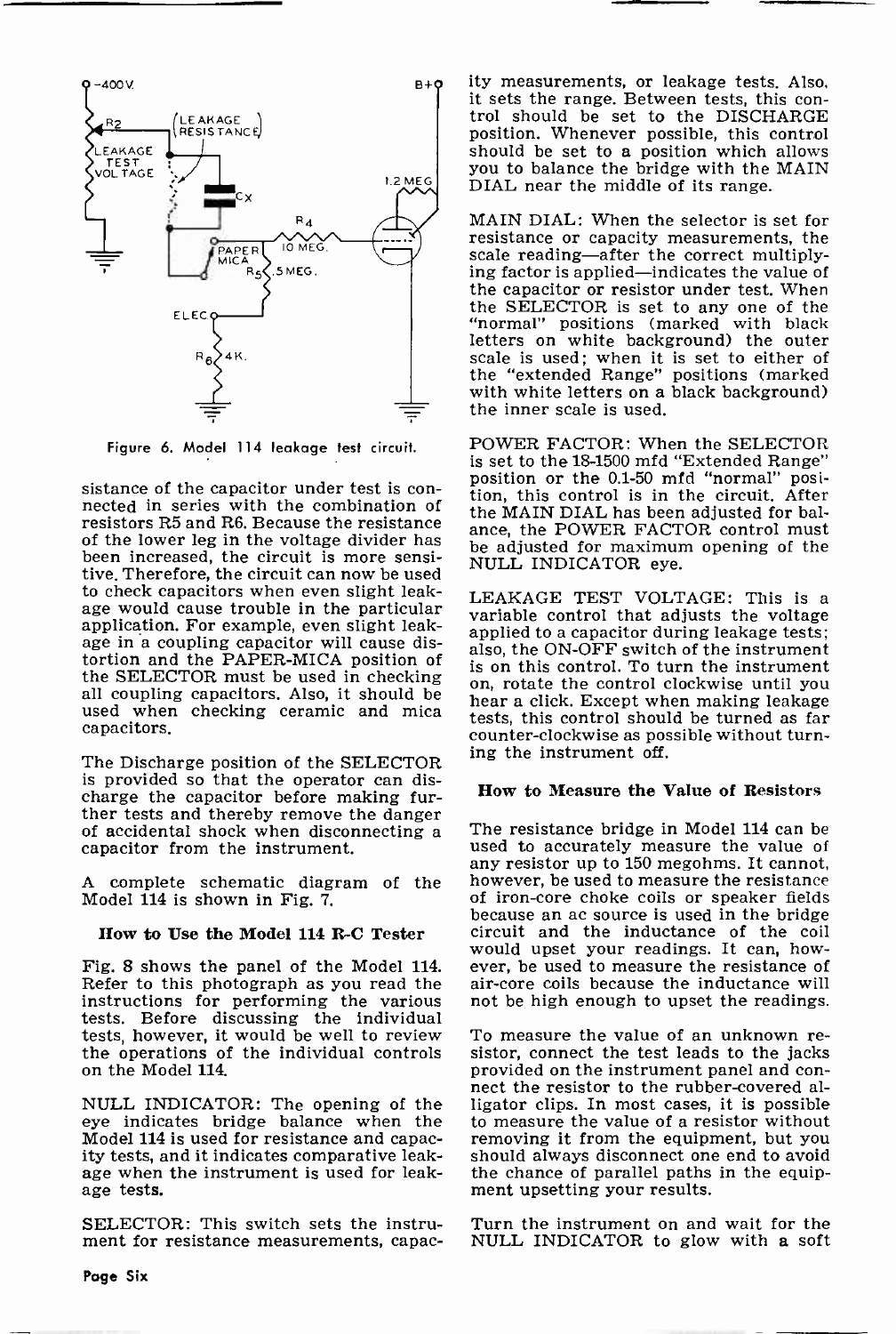green light. If you have any idea what the value of the resistor is, set the SELECTOR to the appropriate position, and adjust the MAIN DIAL for balance, indicated by maximum opening of the eye.

If you have no idea what the value of the resistor is, set the SELECTOR to the lowest position (1-500 ohms) and adjust the MAIN DIAL over its range. If a null is reached, the NULL INDICATOR eye will open. Set the MAIN DIAL for maximum opening of the eye and read the resistance value from the scale.

If no null indication is obtained over the entire range of the MAIN DIAL, set the SELECTOR to the next highest position (100-50,000 ohms) and again adjust the MAIN DIAL over its range until you obtain a definite null indication. Then read the scale.

If it is impossible to obtain a null indication except when the SELECTOR is set to 1.8-150 Megohm "Extended Range" posi- tion and the MAIN DIAL is turned all the tion and the MAIN DIAL is turned all the way clockwise, the resistor under test is open. If balance can be obtained only with the SELECTOR set to the 1,500 ohm and the MAIN DIAL turned all the way counter-clockwise, the resistor is shorted.

When measuring extremely high values of

resistance, it is always best to use the special banana plug binding posts. Connect the leads of the resistor under test directly to these binding posts. This will avoid the problem of ac pickup in the circuit which would prevent your obtaining satisfactory results.

#### Capacity Measurements

Because there are some differences in the methods of measuring the value of capaciheadings depending upon the type of capacitor.

How to Measure the Capacity of Electro-<br>lutic capacitors. Turn the instrument on and wait for the eye to glow green. Set the SELECTOR to the "Discharge" posi- tion and be sure that the LEAKAGE TEST VOLTAGE control is turned as far as it the instrument off. Connect the capacitor you wish to test to the leads. Be sure to connect the negative lead of the capacitor to the black test lead and positive lead of the capacitor to the red test lead. This is<br>not too important during capacity measurements but if the condenser is connected with the proper polarity you will not have to reverse the test leads before making leakage tests.

(Continued on page twenty-nine)

607 SELECTOR R.C. TESTER 9601, 114  $40^\circ$ JF LA TARE & FOWER PACTO

Figure 8. The Model 114 front panel. The Discharge position of the Selector is provided so the operator can discharge the capacitor before making further tests and thereby remove the danger of shock when disconnecting a capacitor from the instrument.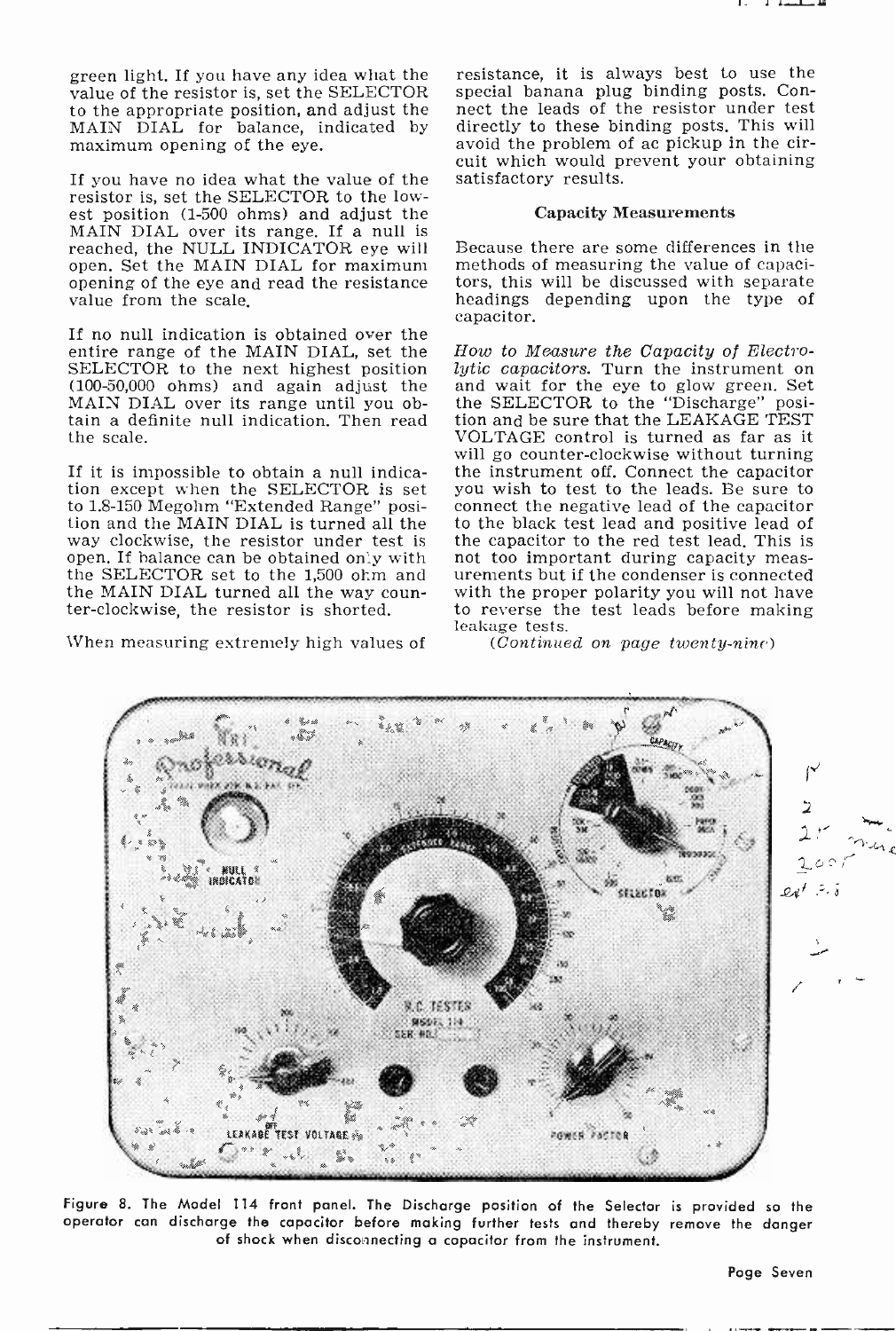# Development of the NRI Model 250 Oscilloscope Kit

#### by John G. Dodgson NRI Consultant

For a number of years NRI has offered all of our courses contain experimental<br>high quality test instruments to graduates training kits, a kit type instrument is a high quality test instruments to graduates and students through its Supply Division. One of these instruments brought out in 1952 was the NRI Prof. Model 55 Oscilloscope superseded in 1955 by the Model 56. Both of these were fine instruments. In fact, the circuitry of the Model 56 was incorporated by some manufacturers in their own oscilloscopes.

However, with advances in circuits, tubes, and other components, the best in 1955 was naturally not the best five years later. It was time for a change and it was decided a short time ago to produce another with more modern versions and to change<br>oscilloscope—the Model 250. the circuit components to match the new oscilloscope-the Model 250.

This new Model 250 was to be a kit. In fact, one of the first kit type instruments sign from the bottom to the to<br>offered by the NRI Supply Division. Of a completely new instrument. offered by the NRI Supply Division. Of course, a "kit" is not novel to NRI. Since



Fig. 1. The NRI Model 250 Oscilloscope.



John G. Dodgson

all of our courses contain experimental "natural," backed by over forty years of experience.

There are several different ways to "engineer" a test instrument. The easiest and least expensive method is simply to copy another manufacturer's kit or factory as-<br>sembled unit. This is often done by manu-<br>facturers and there is nothing wrong with this practice, provided the copied instrument is satisfactory and good quality parts are used. It is also possible to simply improve an instrument, to replace old tubes with more modern versions and to change tubes. Finally another method of producing a test instrument is to completely design from the bottom to the top-that is,

The first step in developing the Model <sup>250</sup> Oscilloscope was to evaluate the desired requirements and suggestions of our staff gaged in service work, and to examine the characteristics and features of other man- ufacturers' popular oscilloscope models. In addition to examining the specifications, schematic diagrams, and other such information, we also purchased or borrowed models of the most popular oscilloscopes for more careful examination, and tried them out in many applications.

This oscilloscope project was worked on by Mr. J. B. Straughn, our Assistant Director of Education in charge, and the author.

The performance of the oscilloscopes we examined, including our own Model 56, differed greatly from each other. Some<br>had desirable features while others were seriously lacking characteristics we deemed necessary. However, even the best of the oscilloscopes we examined were poor in two respects. First of all, the syncing ability was never quite satisfactory. Although trouble was seldom encountered when syncing on low -frequency signals, it was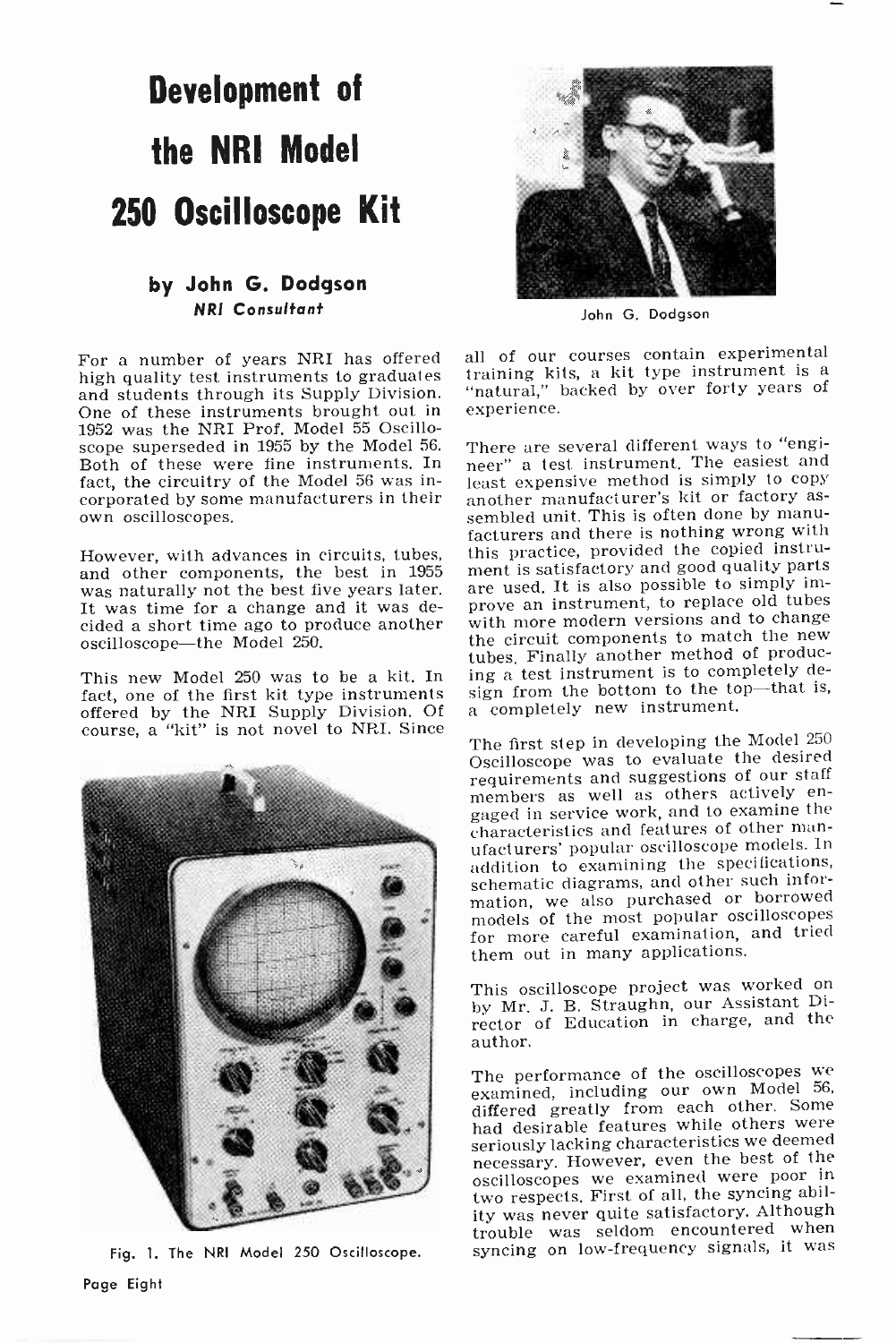المقصد والزر

often most difficult to hold sync at higher frequencies—particularly when examining oscilloscopes. The amplifiers also had to<br>video or sync information in a TV receiver have a wide frequency range as well as video or sync information in a TV receiver<br>at the horizontal line frequency. It was usually difficult to properly "sync" the oscilloscope, and even then, drifting of the<br>pattern on the CRT face occurred much This brightness and amplifier problem was pattern on the CRT face occurred much too often and would make it extremely<br>difficult to determine whether the drift was due to a defect in the receiver under test or the scope itself.

with these scopes was lack of brightness at high frequencies. Even with the intensity control of the scope turned on up in amplitude by the vertical amplifier<br>full, it was usually necessary to shade the stages. This differs from a TV receiver<br>face of the CRT or even darken the room where vertical sw face of the CRT or even darken the room where vertical sweep is obtained by a lights to examine high frequencies. This separate vertical sweep oscillator and de-<br>effect was particularly disturbing when it flection system. was desirable to horizontally expand the on the oscilloscope CRT is, like a TV re-<br>pattern on the CRT In fact, it was very ceiver, produced by a separate oscillator pattern on the CRT. In fact, it was very often not possible to expand the pattern



Fig. 2. How a sync signal is applied to the sweep oscillator.

at all and still be able to see it, even with the room darkened.

Although a number of the features and circuits found in some of the oscilloscopes we examined were satisfactory, the ab- sence of characteristics we considered most desirable prevented us from copying a commercial unit, even if we had wanted to. However, due to the brightness and<br>sync stability problems which we were determined to overcome, a completely new unit had to be designed. To overcome the lack of brightness and to insure usable intensity even on very high frequencies, we applied 2500 volts (its maximum rating) to the second anode of the CRT. All of the other oscilloscopes we examined used 1200 volts or less for this anode potential.<br>In fact, the only oscilloscopes on the mar-<br>ket using more than this are some of the very expensive laboratory type instruments that utilize different types of CRT's.

With the second anode voltage of 2500 volts the beam of the CRT was very stiff more gain in our vertical and horizontal amplifiers than normally used in other oscilloscopes. The amplifiers also had to high gain-two characteristics difficult to obtain.

The second greatest complaint we found sync is concerned. Vertical deflection on with these scopes was lack of brightness the CRT screen, however, is produced by put aside until later while we attacked the design of the horizontal oscillator and the sync ability problem. An oscilloscope is similar to a TV receiver, so far as the operation of the horizontal sweep and sync is concerned. Vertical deflection on<br>the CRT screen, however, is produced by the signal being examined which is built up in amplitude by the vertical amplifier stages. This differs from a TV receiver separate vertical sweep oscillator and deon the oscilloscope CRT is, like a TV reand driven by horizontal amplifier stages.

Synchronization of this horizontal sweep to the incoming signal is accomplished by picking off a portion of the incoming signal and applying it to the horizontal oscillator. This can probably be better seen by examining Fig. 2. As shown, the syncing voltage is picked up at the output of the vertical amplifier to insure that sufficient signal will be available to trigger or sync the<br>horizontal oscillator. Since a wide frequency range will be examined by the oscilloscope<br>the horizontal oscillator must

cover this frequency range and thus re-<br>quires a rough frequency or sweep selector switch. In addition, to adjust the horizontal oscillator, exactly to the incoming frequency or a sub-multiple of this frequency, it is necessary to have a fine frequency control. When examining a signal then it is necessary to set the horizontal oscillator to the correct frequency range by the sweep selector switch, and then carefully adjust the fine frequency control to the exact frequency, or sub -multiple of it, of the incoming signal. To hold the os- cillator to that frequency, a portion of the incoming signal under test is applied to the horizontal oscillator, the amount gov-<br>erned by the sync control. In order to cover a wide range of frequencies, the horizontal oscillator is an RC type oscillator.

We found upon examination that the sync signal in most oscilloscopes was applied in many different ways to the horizontal oscillator. For example, one oscilloscope would apply the sync signal to the suppressor grid of a pentode used in the oscillator section, while another would apply it to the grid circuit. Still another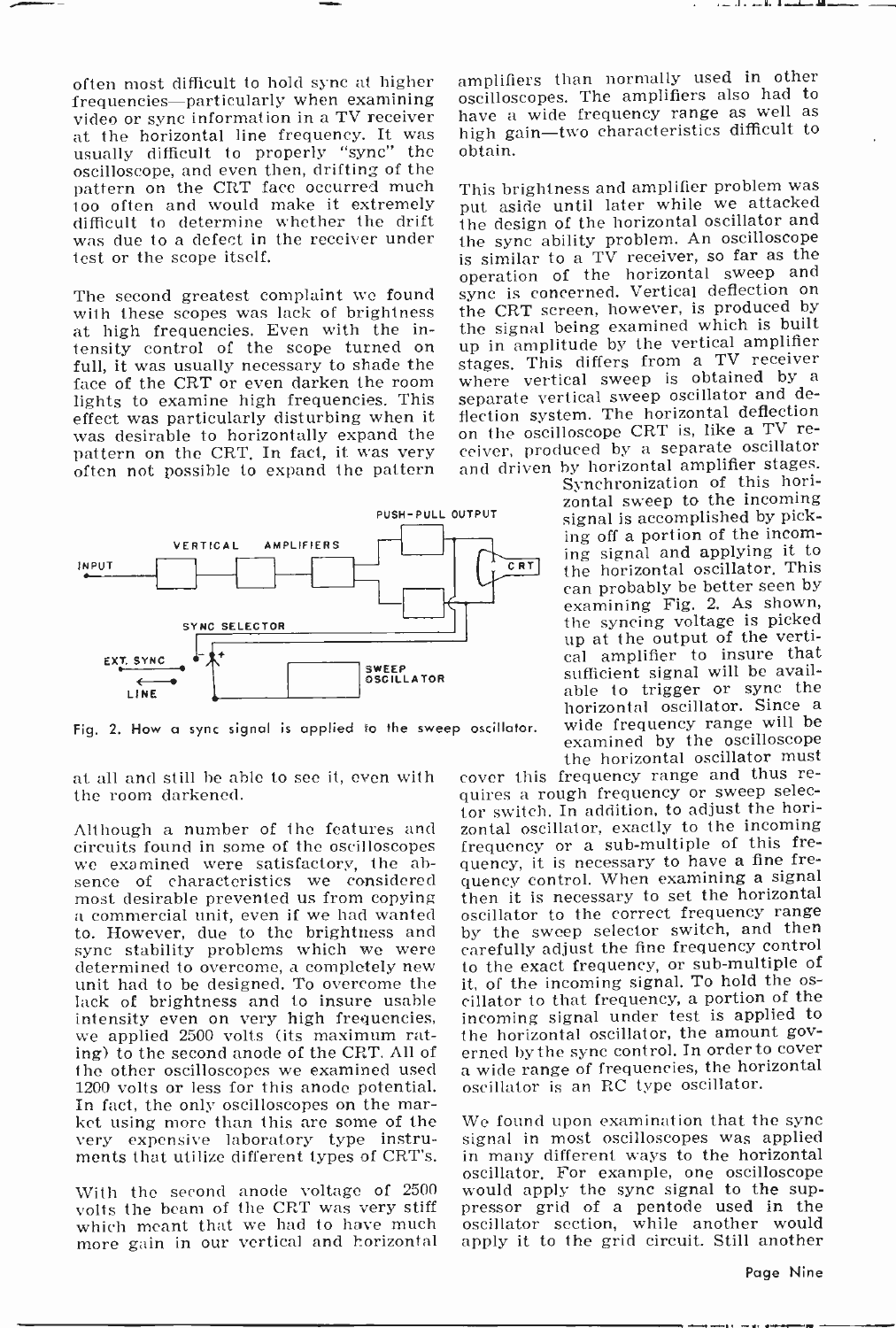applied the syncing signal to the screen grid. We tried all of these methods and found some of them worked better than others but none were quite what we wanted. We then applied the sync signal to the cathode circuit and found it worked better than the other methods. Applying the sync signal to the grid gave good sync-<br>ing ability, but caused the oscillator itself<br>to be unstable and distorted the output waveform. However, applying the sync<br>signal to the low-impedance cathode circuit would not affect the oscillator in this way and excellent control was still maintained since, of course, any signal applied to the cathode of the tube is in the grid circuit as well. To obtain a variable con- trol we merely replaced the normal cathode resistor with a potentiometer.

To obtain both positive and negative sync<br>pulses, a switch is used to choose between After completing the horizontal sweep am-<br>either plate of the push-pull vertical out-<br>plifier section, two different problems were either plate of the push-pull vertical output stage. In addition, the sync selector encountered in the over-all horizontal sec-<br>switch also chooses the 60-cycle or line- tion of the Model 250. First of all, it was frequency signal, or the sync control is found that due to the very high second switched to the external binding post of the front panel for use with a sweep generator when necessary for other applica-<br>tions.

Designing a stable syncing method with the 250 was not the end of our troubles when the beam of the CRT is moving with the horizontal sweep section. It was from the right-hand side of the CRT face with the horizontal sweep section. It was then necessary to carefully design a wide band horizontal amplifier with provisions for switching the input of this horizontal sweep amplifier to the horizontal oscillator, the 60 -cycle line frequency, or the ex- ternal horizontal input binding post.

Before this horizontal amplifier job was at very high frequencies. This was over-<br>tackled, we completed the sweep oscillator come by using a two-stage blanking amitself. The final design of the oscillator plifier, to insure complete cut-off of the provided operation on frequencies from beam and positive blanking at all frequenprovided operation on frequencies from <sup>15</sup>cycles per second to 500kc on five sepa- rate ranges with sufficient overlap between the ranges.

The horizontal sweep amplifier actually did not cause too many problems, since it was not necessary to have as much band width as is necessary in the vertical am-<br>plifier. Furthermore, less gain is needed cps. This was evident when examining 60since the horizontal amplifier is not used<br>to examine the very low signal levels as to examine the very low signal levels as ing hum problems, or particularly exam-<br>is the vertical. The final frequency re- ining the vertical sync or frame informa-<br>sponse of the horizontal amplifier was tion in a TV receiv to 250 kc-more band width than really necessary. Push-pull output is used in the side of the CRT as shown in Fig. 4. Pre-<br>horizontal amplifier section and this push- liminary investigation showed this probpull stage is driven by a phase inverter. lem was not unique to the Model 250 but<br>A great number of oscilloscopes use phase was present in different degrees in almost inversion in the push-pull stage itself,<br>which produces more distortion and non-<br>linearity than using a separate phase inverter tube.



Fig. 3. Lack of retrace blanking.

tion of the Model 250. First of all, it was anode voltage of 2500 volts, it was difficult to obtain complete sweep retrace<br>blanking, particularly at high frequencies. This blanking is usually obtained by feeding a high amplitude pulse to the control grid of the CRT to drive it to cut-off when the beam of the CRT is moving back to the left. Normally this pulse is obtained by feeding a portion of the horizontal oscillator signal to a single triode amplifier and then to the grid of the CRT. high voltage we could not obtain sufficient pulse amplitude to cut off the CRT plifier, to insure complete cut-off of the cies. This absolute blanking at all frequencies is seldom found in service oscilloscopes and a two-stage amplifier to accomplish it is never seen,

A second problem encountered with the horizontal sweep was non-linearity on the lowest frequency range from 15 cps to 100 cycle signals such as when trouble-shootining the vertical sync or frame informaat low frequencies causes the signal to bunch up or compress on the right hand side of the CRT as shown in Fig. 4. Prewas present in different degrees in almost all service type scopes.

The low-frequency non-linearity problem is probably the most difficult single prob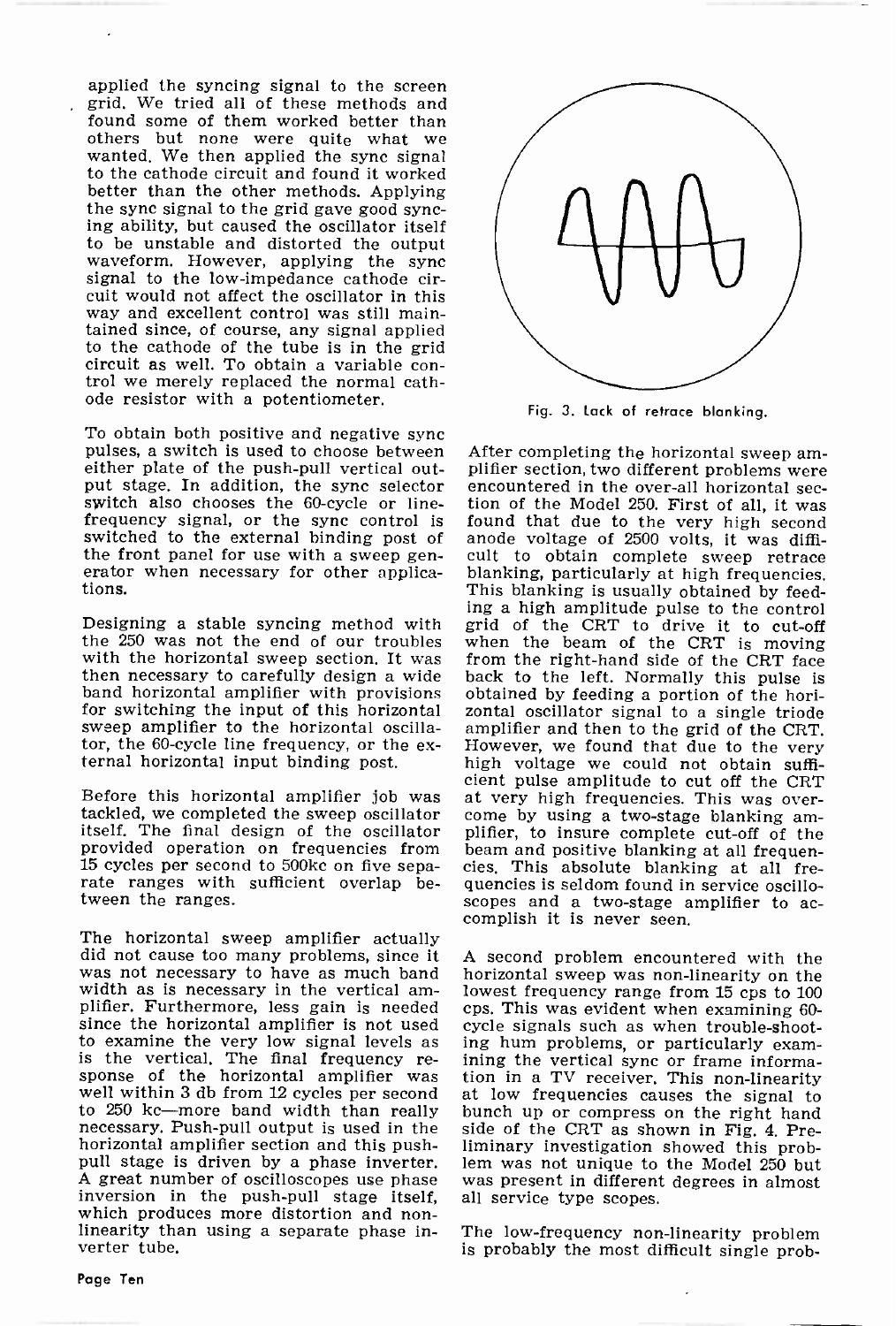found that the linearity could be greatly improved by circuit changes that degraded the performance of the oscillator and the excellent sync stability we had finally achieved. Since we did not want to com- promise these characteristics, we sought promise these characteristics, we sought<br>other methods. In fact, we worked on this problem for weeks which at the time seemed more like years!

Hundreds of circuits were examined, built, tried and discarded. Eventually the problem was solved by a unique new design which enabled us to obtain perfect linear-<br>ity. By including switches and dual controls, we could have obtained perfect The completed vertical sweep section was linearity at any frequency from 15 cycles characterized by excellent sensitivity of to 500 kc on all of the ranges. However, the linearity was satisfactory at the higher ranges for servicing needs and it was decided just to "linearize" the lowest range.

It was at first decided to patent this par- ticular circuit and a search was made by a patent lawyer disclosing that the circuit was indeed unique and patentable. However, because of the time involvement and the 250 oscilloscope, the mechanical prob-<br>the fact that the Model 250 was to be a lem was attacked. In order to insure widethe fact that the Model 250 was to be a kit, a patent was not applied for.

amplifier section provided several problems. We ran into difficulties trying to obtain this high gain and still keep the necessary wide-band response. These prob-<br>lems were eventually solved by turning to<br>a newly developed tube-the dual triode<br>6BK7B. This tube offered sufficient high-<br>number of new problems to us. Although frequency gain with low noise and good we were familiar with the servicing of linearity. Even with this tube it was still such boards, we had never previously necessary to provide means of extending "made" them. To make th



 $\overline{\phantom{a}}$ 

Fig. 4. Non-linear sweep. Note crowding at the right.

lem we encountered in the Model 250. We special compensation. For example, to informed that the linearity could be greatly sure high frequency response, the platespecial compensation. For example, to insure high frequency response, the plate-<br>load resistors are very small, ranging from 1K ohms to 2.2K ohms, and in addition, a total of seven peaking coils are used both in series and in shunt. Low -frequency compensation is accomplished by series resistors and electrolytic bypass capacitors.

> After completing the actual vertical am- plifier the attenuator was designed, and it was decided to have a calibrated attenuator to simplify measurements of complex waveforms.

> The completed vertical sweep section was .023 volts (rms) with a frequency response flat from 13 cps to 2.5 mc, and useful to beyond 5 mc. As a matter of fact, while working recently on a 75 meter transmitter project, I was able to use the Model 250 to examine the 3.9 -mc rf output with great ease.

With the horizontal sweep out of the way decided to use printed circuits in all stages we next turned to the vertical amplifier except the power supply so that parts and problem. Due to the very high gain neces- wire place After completing the electrical design of the 250 oscilloscope, the mechanical probband response and to reduce the possiexcept the power supply so that parts and wire placement would not affect critical circuits. Doing this would also greatly simplify wiring of the instrument and in fact, reduce the wiring time to less than onehalf of what it would have been without the printed circuits.

necessary to provide means of extending "made" them. To make these boards we<br>the low and high-frequency response by purchased the standard stock used by<br>manufacturers. This is a phenolic board number of new problems to us. Although such boards, we had never previously "made" them. To make these boards we purchased by manufacturers. This is a phenolic board with a layer of thin copper bonded to one side. We then traced the circuit on<br>the board with an acid-resisting ink. The boards are etched by placing them in a heated copper sulphate solution until the copper portion of the board not covered by the resistant ink is etched away by the heated solution. The board is then re- moved from the solution and the surfaces are scrubbed with steel wool to remove the ink and the traces of the solution. Finally, holes must be drilled in the board for the parts leads and tube sockets. You can well imagine that our first venture into these etched circuit boards was laced with a mixture of frustration and joy!<br>However, after hand-making a great number of these boards they became just as easy to us as standard wired circuits.

After completing the etched boards, the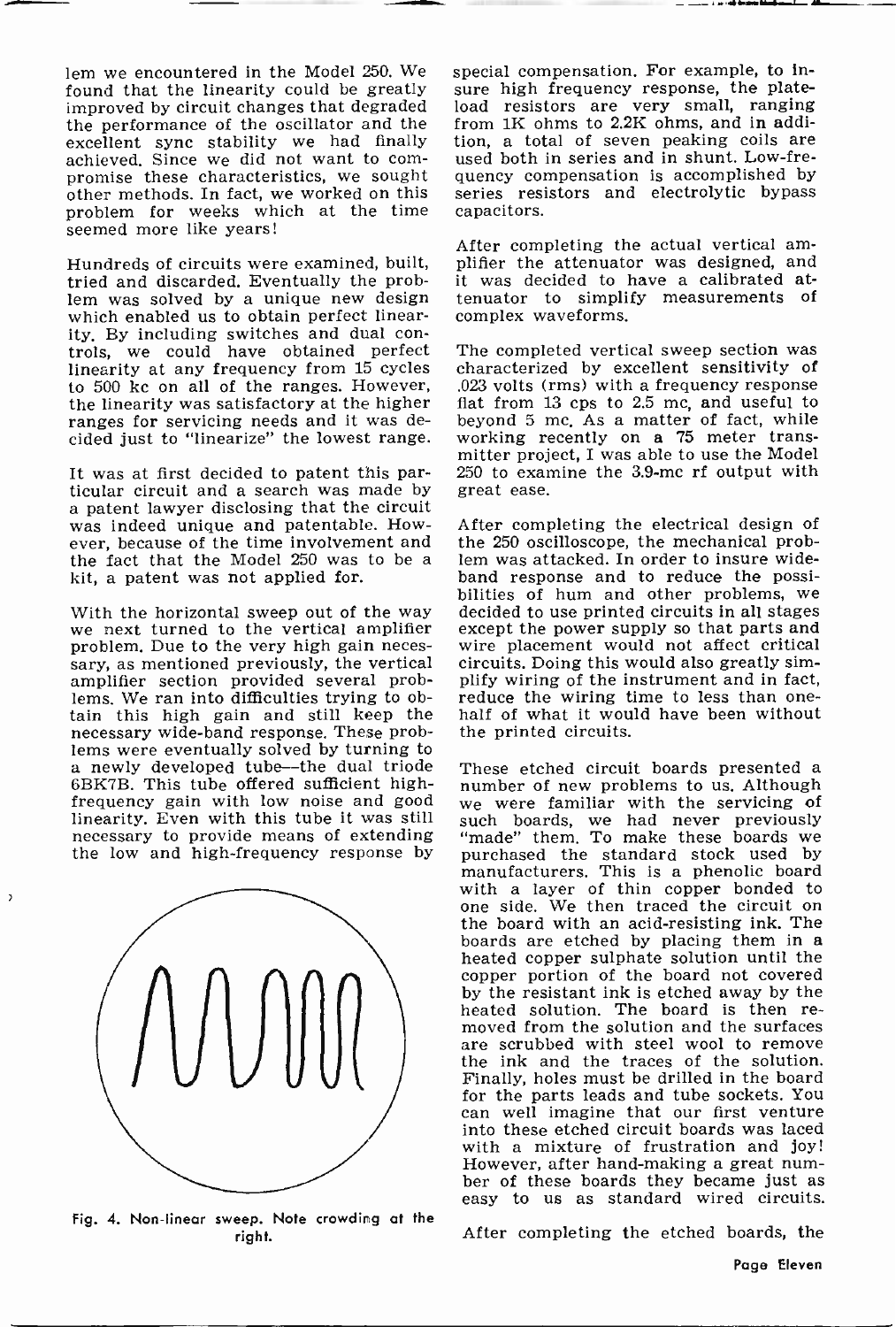chassis and panel metalwork was at-<br>tacked. This meant cutting sheet alumi-<br>num to the desired size and then bending<br>it to form the individual parts. Then, of course, holes were drilled and the individthe etched circuit boards. The construc-<br>tion and general mechanical layout of the tion and general mechanical layout of the instrument was important since it was different channels and then back to the necessary to have the instrument rigid— original channel at which the scope was yet easy to put togeth of different physical layouts were tried on and off as a further test. In all cases<br>and discarded before we settled on the perfect synchronization was held without and discarded before we settled on the the scope was designed for maximum utility. The CRT is offset so that room would be left next to the CRT and out of the<br>way for the controls that are seldom used, as shown in Fig. 1. The "working" con-<br>trols of the oscilloscope were placed below the CRT where they could be easily manipulated.

brochure) was to sync the Model 250 to the horizontal sync pulses in a color TV receiver. This test actually consisted of syncing the oscilloscope on the color set early in the morning and not touching the scope controls for the entire day. At various times during the day, the receiver different channels and then back to the first synced. The scope itself was turned the necessity of readjusting the scope con-<br>trols.

Since Washington is a primary reception area, the NRI TV antenna system consists of a simple folded dipole and reflector for the high channels stacked over a folded dipole and reflector for the low channels (commonly called a hi-lo or piggyback



Fig. 5. Waveform produced by a good component, A; waveform produced by a defective component, B.

After the electrical design was completed antenna). This simple antenna mounted<br>and the physical structure was decided on a rotator is fed by coaxial cable to<br>upon, a number of prototype oscilloscopes outlets on our labora were hand-built to insure proper opera-<br>toullet has provisions for plugging in twin-<br>tion with normal manufacturing toler-<br>lead antenna for connecting a receiver,<br>ances. During this time, parts were or-<br>the rotator, as wel in the different handmade scopes to insure<br>correct operation. As might be expected, correct operation. As might be expected, continuous mand re-order from different manufactur- sines. Eventually, as all the parts orders scolere filled and the parts arrived, "final" ant prototypes were assembled and thorough-ly tested.

Testing of these prototypes not only involved examination of square -wave and signal generator outputs, but actual observation of signals in receivers and volts normally appears on the binding post troubleshooting of receivers. In all cases when it is connected into the circuit, and the initial specifications laid down were touching this binding post and the seceeded. One test of the sync stability grounded side of t

antenna). This simple antenna mounted outlets on our laboratory benches. Each outlet has provisions for plugging in twin the rotator, as well as attenuators for rearea reception. When checking the sensitivity of the Model 250 we were able to consistently obtain usable TV horizontal simply connecting the vertical input of the scope through a detector probe to the antenna terminals!

In the Instruction Manual for assembling the scope it is suggested that the Z-axis binding post not be connected into the circuit until it is actually needed. This is suggested since a pulse of well over 100 when it is connected into the circuit, and touching this binding post and the grounded side of the scope at the same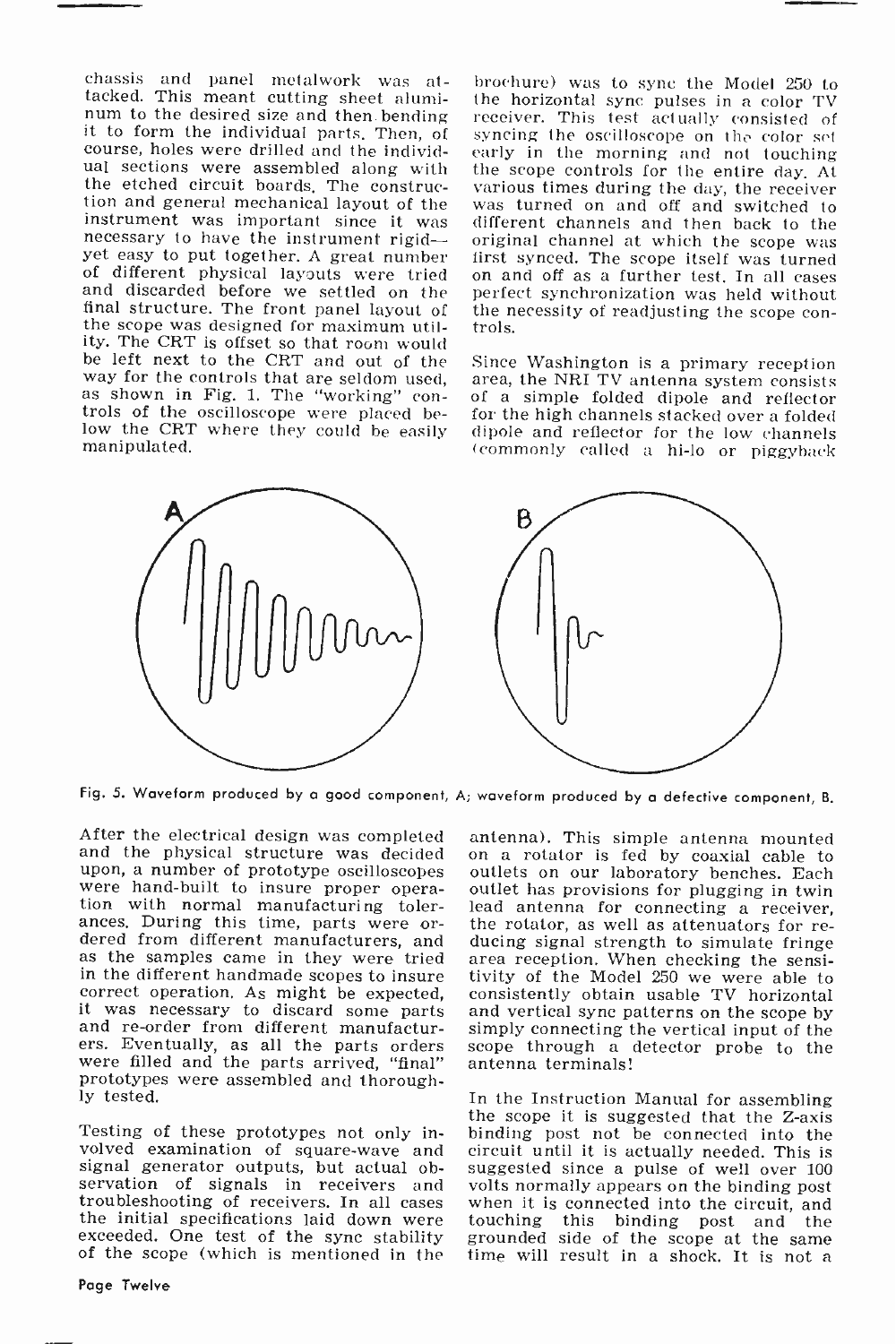fatal shock under normal circumstances hut it sure can give you a jolt-I know, because I touched it several times!

The frequency of this pulse depends on the setting of the horizontal sweep oscillator in the scope and the high magnitude<br>of the pulse is due to the fact that we used two blanking amplifiers instead of the usual one found in most oscilloscopes.

Some time after the Model 250 oscillosome time arter the model 250 oscillor to a heart and the cathis pulse at the Z-axis could then be used to check inductances in the horizontal sweep of a television receiver! To do this, simply set the sweep oscillator of the scope approximately at the horizontal sweep frequency of 15,750 cps and apply the resultant high amplitude pulse at the Z-axis to the part under test. With a good part this pulse applied to the inductance of either the flyback transformer, yoke, width coil, ringing coil, etc., results in the Model 250 oscilloscope might be termed<br>waveform as shown in Fig. 5A. A defec- "happy engineering." That is, the designwaveform as shown in Fig. 5A. A defec-<br>tive part such as a short of just one turn ers to another will show as in Fig. 5B. To into this scope just what they felt was make this test it is only necessary to con- needed and to keep out what was connect a short piece of wire between the Z-axis binding post and the vertical input though, is "in the pudding" and the many of the scope. Regular test leads are used hundreds of satisfied Model 250 owners of the scope. Regular test leads are used to connect across the part. For example, to check a flyback transformer, connect

## G.E. Announces Availability Of 1959 Radio -Phono Manuals

 $\frac{1}{\cdots}$  r i  $\frac{1}{\cdots}$ 

In the April -May issue of NRI News, we featured a short article on how students and graduates could obtain service man- uals for 1959 G.E. TV receivers.

Now, the General Electric Company also Radio/Phono service manuals. Radio technicians can obtain these manuals automatically as they are printed by forwarding their request and \$2.50 to:

> General Electric Co. Radio Receiver Department Technical Publications 869 Broad Street Utica, New York

Information on any additional G.E. radio service data may be obtained by also writing to the above address.

#### Scanning-

 $-n \rightarrow i$ 

he finds ten men who thought of it before he did-but they only thought of it!

the ground binding post of the scope to B- in the TV under test, remove the plate cap of the horizontal output tube, and connect the vertical input binding post of the scope to this plate cap lead of the flyback transformer.

Before this pulse at the Z-axis binding post can be used for such testing a slight change is necessary. Normally the binding post is connected by a length of wire to a .01-mfd capacitor on the front etched pacitor connects to the plate of the second blanking amplifier stage. It is necessary to reduce this coupling by using a twisted wire "gimmick." This is simply done by connecting one four -inch piece of wire to the binding post, another to the circuit board, and twisting the free ends of the wires together.

In conclusion, the development of the Model 250 oscilloscope might be termed ers were able to successfully incorporate sidered just advertising fodder. The proof, though, is "in the pudding" and the many made this a most satisfying and rewarding project.



Every time a man puts a new idea across, people who will carry to their jobs the What America really needs is more young same enthusiasm for getting ahead that they display in traffic.

Page Thirteen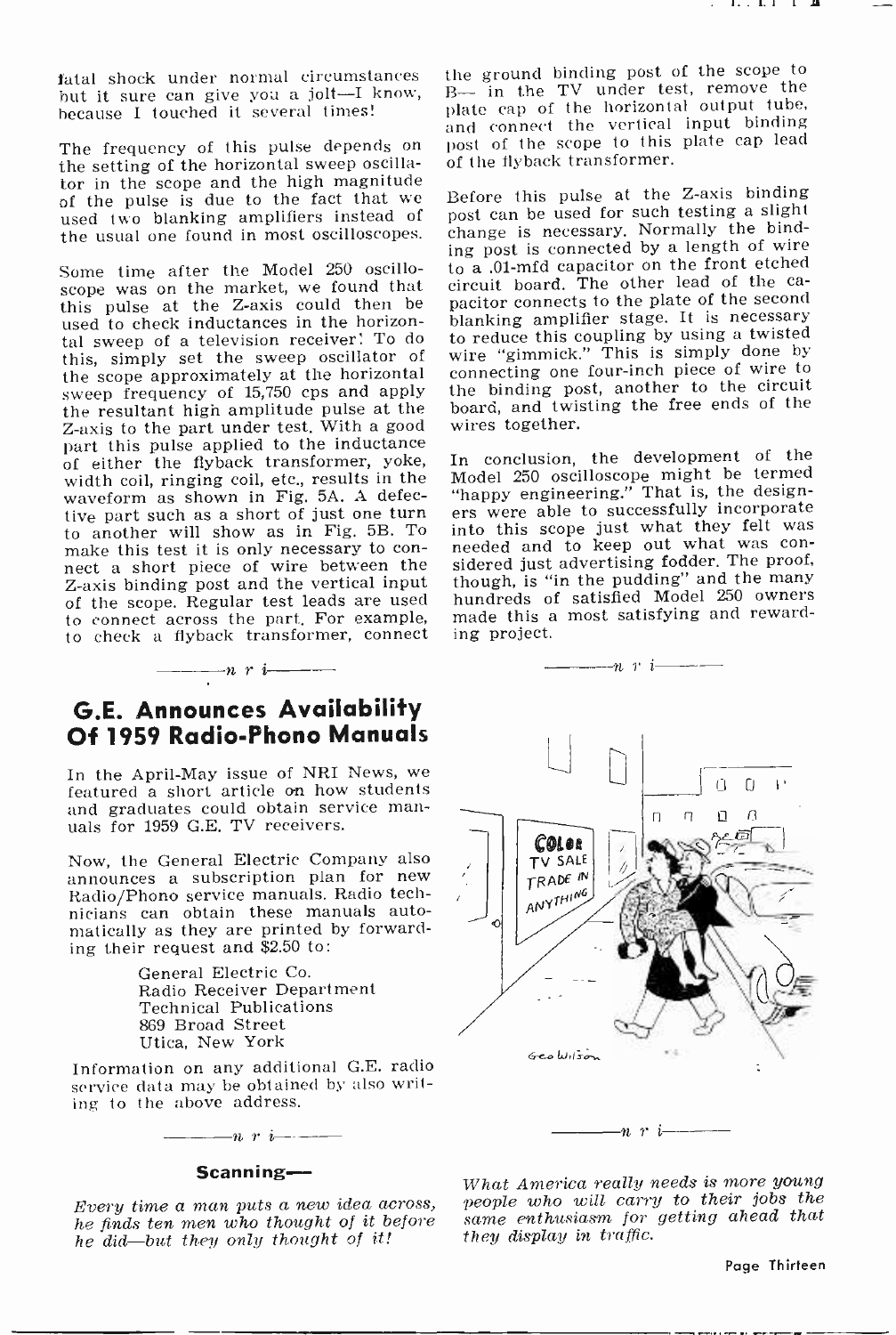# Add the NRI Professional Model 114 Resistor -Capacitor Tester

## to your servicing equipment



#### Measures:

- Resistance
- Capacity
- Leakage
- Power Factor
- 10 mmfd. to 1500 mfd.
- <sup>1</sup>ohm to 150 megohms

#### Gives:

- Greater profits
- Satisfied customers
- More efficiency
- Added confidence
- 
- Professional appearance

This service instrument has a definite place in every modern Radio and Teleing and gives you more confidence. Increases profits and customer good will.

#### Uses Highly Accurate Bridge -Type Circuit

Bridge type measuring devices are widely accepted by laboratory engineers because of their great accuracy. The NRI Model<br>114 is guaranteed to be accurate  $\pm 5\%$  or better. It is no trouble to select matched resistors or exact capacity condensers for use in critical circuits. Especially valuable in servicing AM, FM, TV receivers, and High Fidelity equipment.

#### Tests All Types Condensers In Radio-TV

• **Dependability & long-life** assection receivers, this it does with<br>mund. and as high as 1500 mfd. You as This tester is designed to do a complete job of testing all condensers used in Radio and Television receivers. This it does with ease, checking capacities as low as <sup>10</sup> determine the capacity of small, color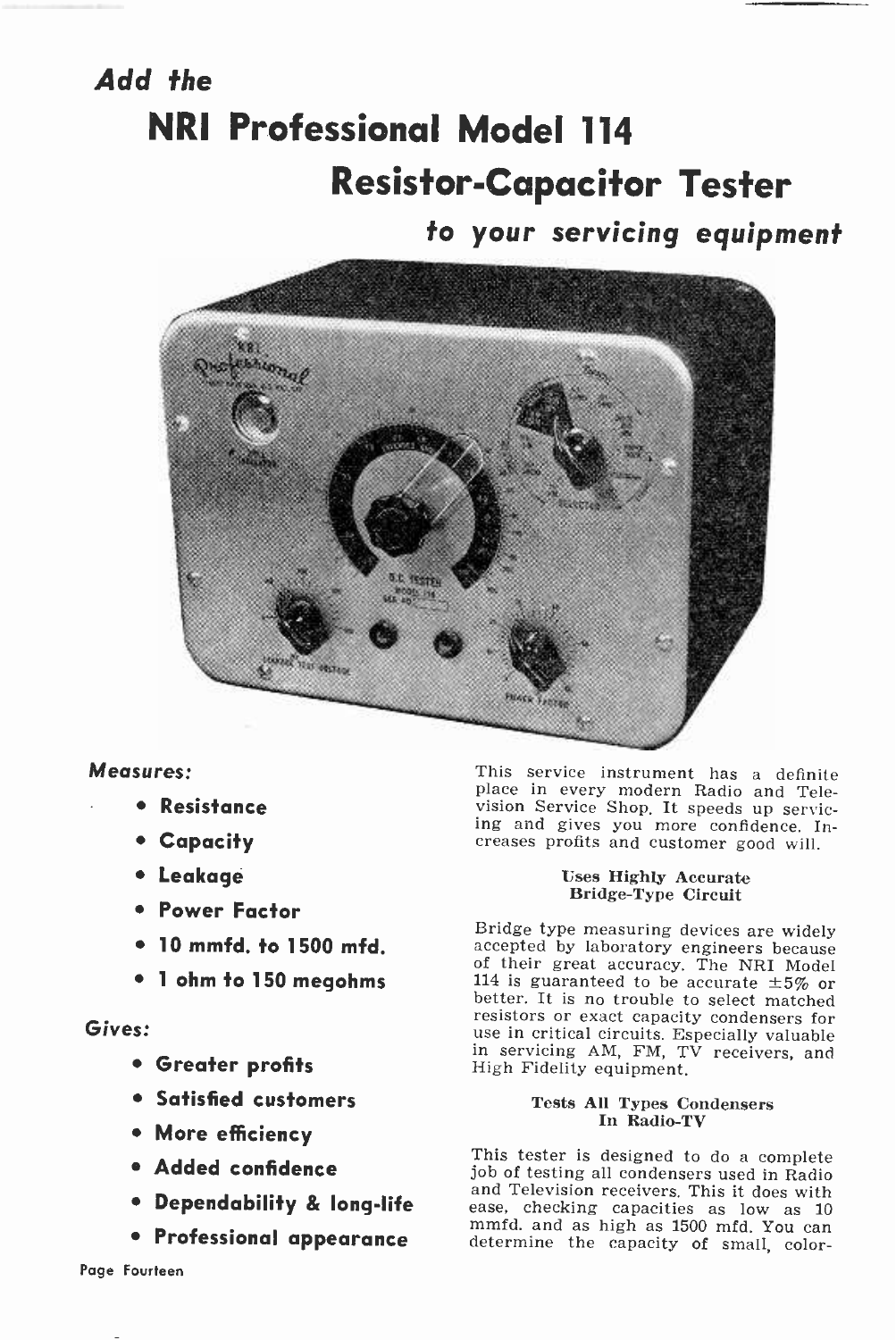coded condensers more quickly than you can figure out their values using the color same time! Testing electrolytic filter con-<br>densers is just as easy. You measure ca-<br>pacity, leakage, and power factor. (A high<br>power factor tells you in advance that a filter condenser will need replacing soon.) Checking video low -frequency compensating condensers, by-pass condensers, and coupling condensers is just as simple.

#### Extra Sensitive Leakage Test Circuit

The leakage test circuit provides two ranges of sensitivity, one for paper, mica, and ceramic condensers, and the other for electrolytic condensers. The paper-mica range is ultra -sensitive, detecting leakage resistance well above 100 megohms. Actual d.c. working voltage of condensers, up to 400 volts, is applied, giving an indication far superior to conventional low -voltage leakage checks made with an ordinary ohmmeter. And the leakage test voltage is continuously variable. An ideal source of d.c. voltage for polarizing electrolytic condensers.

#### Power Factor Test

As electrolytic condensers age, their power<br>factor usually increases. Electrolytic condensers with a power factor of more than 15% should normally be replaced. This test tells you which condensers are likely to fail soon. Saves time and headaches. Enables you to guarantee your work. Your repair jobs stay fixed. The Model 114 indicates power factor directly. This is a test which cannot be made with an ohmmeter.

#### Measures Wide Range Of Resistance

Four overlapping resistance ranges, from 1 ohm to 150 megohms. Bridge type circuit is much more accurate than conven- tional ohmmeter.

#### Operating Instructions Supplied

Easy to operate. A manual giving step by step instructions is supplied. A professional serviceman needs professional instruments. Note excellent appearance of controls and dials on front panel. You will be proud to own this instrument.

#### Specifications

1. Four Capacity ranges: 10 mmfd. to 1500 mfd.

2. Four resistance ranges: 1 ohm to 150 megohms.

3. Power Factor Scale: 0 to 50% direct reading.

. .,L . 1..4 . <sup>Y</sup>

4. Bridge-type measuring circuit with tuning eye null indicator.

5. Variable leakage test and polarizing voltage, 0 to 400 volts. Dual sensitivity leakage test circuit.

6. Uses type 6X4 rectifier and type 6E5 null indicator.

7. Extra heavy rubber-covered test leads<br>and two special test plugs for use in measuring very small capacity or very high resistance.

8. Power requirements: 50-60 cycle, 110- 125 volts A.C. (Cannot be operated on D.C. or 25 cycle A.C.)

9. Size:  $9\%$ " x  $7\frac{1}{2}$ " x  $6\frac{1}{4}$ ". Actual weight:  $5\frac{1}{2}$  lbs. Shipping weight 8 lbs.

10. Black wrinkle finish cabinet. Deep etched brushed aluminum panel with etched black lettering.

11. 90 -day EIA warranty against defects.

ORDER BLANK

Supply Division National Radio Institute 3939 Wisconsin Ave. Washington 16. D. C.

Gentlemen:

- I enclase \$39.95 (check, money order or bank draft) for which send me, express collect, one Model 114 NRI Professional Resistor -Capacitor Tester.
- Tell me how I can buy this instrument on monthly terms.

Page Fifteen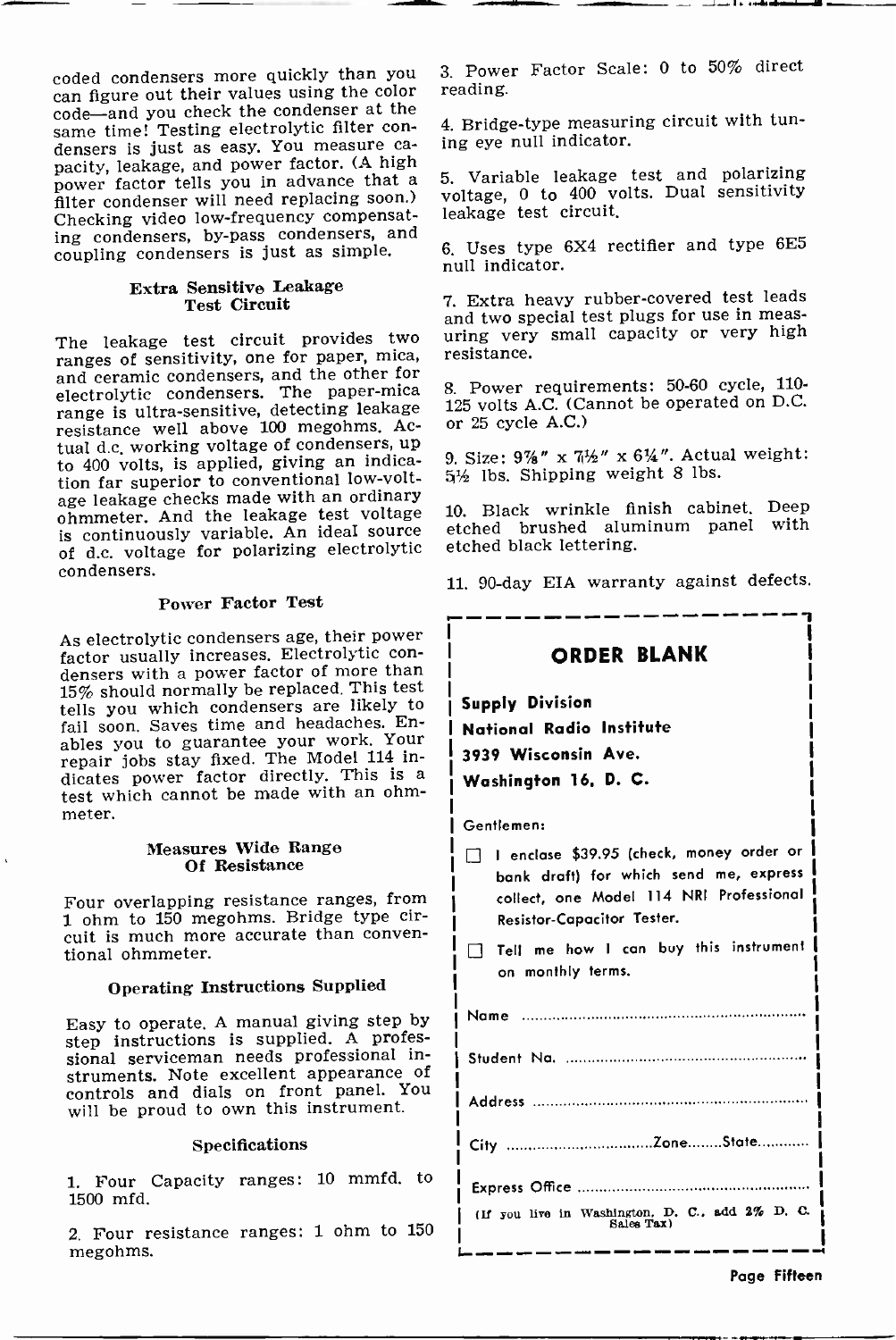# New 1959 Roll Charts Now Available For NRI Professional Models 70 and 71 Tube Testers

new, up-to-date roll charts for the Models | Electronic Department have just put the 70 and 71 Tube Testers. Each roll chart | finishing touches on the world's largest First over 500 most used and newly intro-<br>duced Radio-TV tube types and is mailed<br>with a special supplement list of infre-<br>quently encountered tube types, obsolete<br>types, tubes manufactured for special or<br>types, tubes manu

To determine if you already have this new chart:

Model 70 Owners: Roll your present chart<br>all the way to the top. If the form num-<br>ber shown in the left hand column is<br>NRI-70 3-59, you have this latest chart. If<br>the form number is not NRI-70 3-59, your<br>present chart is o

**Model 71 Owners:** Roll your present chart<br>all the way to the top. If the form num-<br>ber shown in the left hand column is<br> $NRI-71$  (1-59), you already have this latest<br>chart. If the form number is not  $NRI-71$ <br>(1-59), your p

Price of the new charts is \$2.00 each postpaid. To order, use coupon below. Please be sure to indicate Model of your tester in the box provided.

| National Radio Institute |      |  |
|--------------------------|------|--|
| Supply Division          | 4 RL |  |
| 3939 Wisconsin Ave.      | 5 RL |  |
| Washington 16, D. C.     |      |  |
| .                        |      |  |

<sup>I</sup>enclose \$2.00 (check or money order). Send me postpaid, a 1959 roll chart for my NRI Pro- fessional

D Model 70 Tube Tester

Model 71 Tube Tester

Name

Student Number

Address

City Zone State (If you live in Washington, D. C., please add 2% D. C. Sales Tax)

#### Spare Time

thing, if only I had the time," would do<br>nothing at all if he had all the time on<br>the calendar. There is always time—spare<br>time—at the disposal of every human being<br>who has the energy to use it.

Bruce Barton

### Westinghouse Builds World's Largest "Hi-Fi" Amplifier

The NRI Supply Division now has in stock  $\left| \begin{array}{c} \text{Employes of the Westinghouse Industrial} \\ \text{True.} \end{array} \right|$ Electronic Department have just put the

types, the manufactured for special or  $\vert$  is valued at over \$100,000—which is prob-<br>limited applications and foreign tubes. ably more than the average hi-fi enthusi-<br>ast would care to invest!

> According to Mr. W. J. Delaney, Jr., man-<br>ager of the Electronics Division, the am-<br>plifier is perfectly capable of providing<br>good music reproduction with an output<br>capacity of 200,000 watts. But this isn't the way it will be used.

> In actual operation, the amplifier will be<br>used to simulate the vibrations of mis-<br>siles in flight. It will be possible to test<br>missile components to destruction if neces-<br>sary in order to establish how much vibration parts can withstand.<br> $\frac{1}{n}$   $\frac{n}{r}$

## Removing Picture Tube Residual Spots

In your Television service experiences you<br>will very likely run across complaints of<br>visible spots remaining on the screen for<br>several seconds after the set has been<br>turned off. Although this "afterglow"<br>usually disappears ger that the screen can be damaged.

We know, of course, that the spot lingers<br>because when the set is turned off, the<br>high-voltage charge is not entirely and<br>immediately dissipated, and the picture<br>tube cathode remains in a semi-emitting<br>state for at least s

You, too, have spare time. The man who spare the user can increase the picture says, "I would do such and such a great tube beam current by turning the brightness control to maximum immediately be-<br>fore turning the set off. This action will<br>have the effect of decreasing the resistance<br>across the high-voltage and therefore the<br>remaining charge should immediately dis-

 $(Page twenty-four, please)$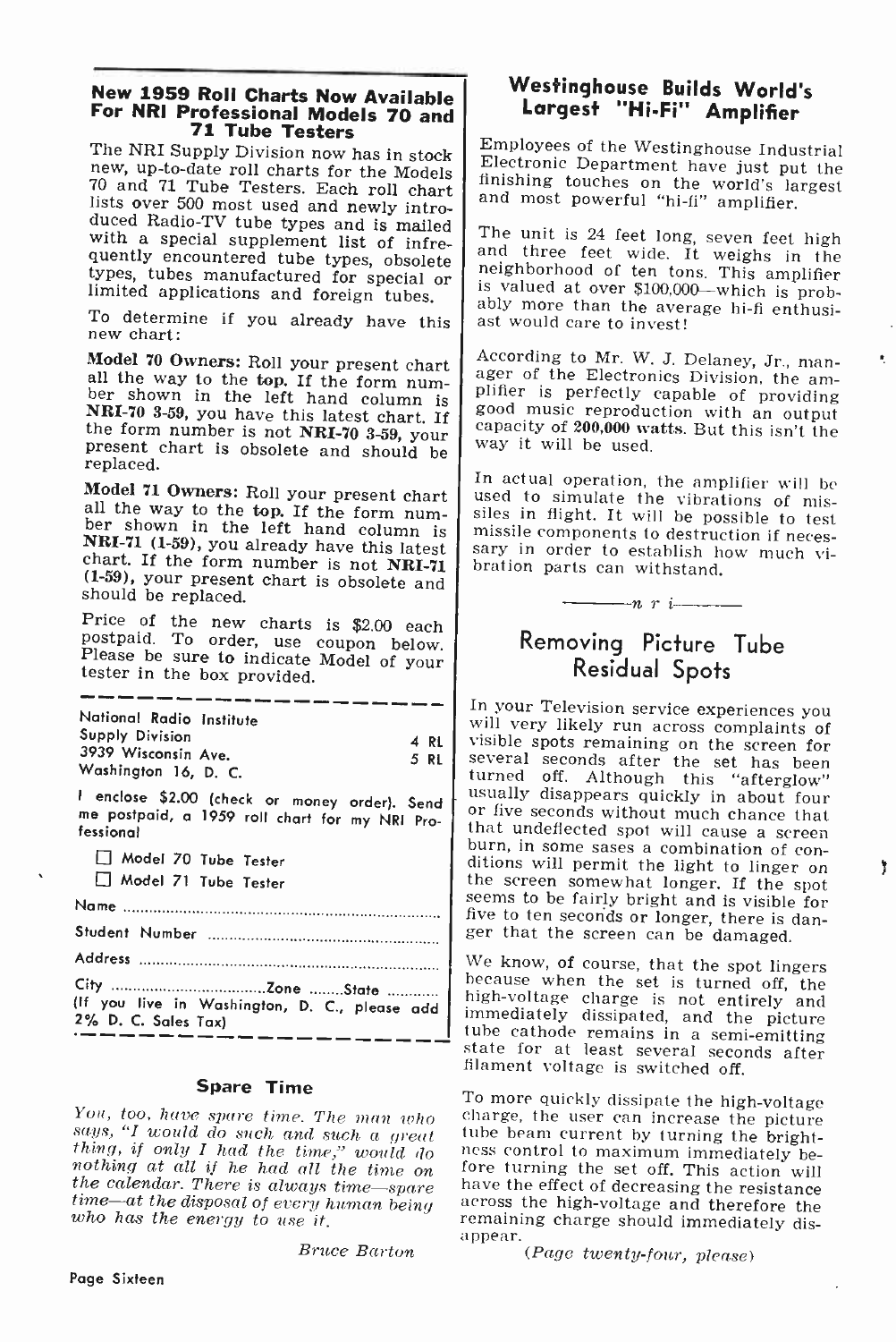

## Nominations For 1960

Despite the current weather, it won't be long before the birds will be flying south and autumn will be upon us. To members of the NRI Alumni Association autumn when we choose the National Officers-a<br>President and four Vice-Presidents-to serve the Association in the ensuing vear.

First in the order of events is to nominate office, and the two nominees receiving the the nomi-<br>the candidates. The nominees for Presi-<br>highest number of votes shall be the nomithe candidates. The nominees for President will be the two members for whom is cast the greatest number of votes for that office. Similarly, the candidates for<br>Vice-Presidents will be the eight men receiving the largest number of votes for a<br>Vice-Presidency.

Nominations must be completed by August 25, 1959. Be sure to mail your ballot in ber of votes shall be the nominee for that plenty of time to reach Washington by then. National Headquarters will tally the votes received on or before that date and the names of the candidates nominated will<br>be published in the October-November issue of the NRI News. From among the list of candidates nominated members will cast their ballots for their choice of a President and four Vice-Presidents. The required ballots will be furnished in the October -November issue.

This election is being held as prescribed in our Constitution, Article VI, quoted below :

1. The election of the President and the Vice -Presidents shall be by ballot.

2. The President shall be eligible for re-<br>election only after expiration of at least<br>one year following his existing term of office, and when not a candidate for President, may be a candidate for any other office. Other officers may be candidates to succeed themselves, or for any other, but<br>not more than one, elective office in the 12. The nominee receiving the greater numnot more than one, elective office in the 12. The nominee receiving the greater num-<br>Association. ber of votes for the office for which nomi-Association.

in October of each year, on the day desig-<br>noted by the Executive Secretary, but not sufficient time, prior to January one, to<br>later than the twenty-fifth of the said permit such elected officer to enter upon later than the twenty-fifth of the said permit such elected officer to enter up<br>Month. the duties of said office on that date. Month.

4. The Executive Secretary shall advise Members by letter or through the columns of the NRI News, on or before August first of each year that names of all nominees shall be filed in his office not later than August twenty-fifth following.

الاستلمام فالمتحاد

5. Each Member shall be entitled to submit, in writing, one nomination for each office, and the two nominees receiving the hees for the office for which nominated.

6. The Executive Secretary, before placing any name on the ballot, shall communicate with each nominee, to ascertain his acceptance of the office, if elected. If such tentative acceptance is withheld, the eligible nominee having the next highest numoffice.

7. The Executive Secretary, on or before October first of each year shall furnish Members a ballot listing the names of the nominees for each office.

8. No Member shall be entitled to vote if he is in arrears in the payment of dues.

9. Ballots, properly executed and valid ac- cording to the instructions plainly printed thereon, shall be returned to the Executive Secretary on or before midnight of October twenty-fifth of each year.

10. The Executive Secretary shall designate three Election Tellers from the staff of the Institute, who shall count the ballots and certify the results, together with the return of the ballots, to the Executive Secretary.

11. In. the event of a tie vote for any office, the Executive Secretary shall cast the deciding ballot.

3. The election of officers shall be held Secretary to be elected to that office, and in October of each year, on the day desig- notice of such election be forwarded in nated shall be declared by the Executive Secretary to be elected to that office, and sufficient time, prior to January one, to

Page Seventeen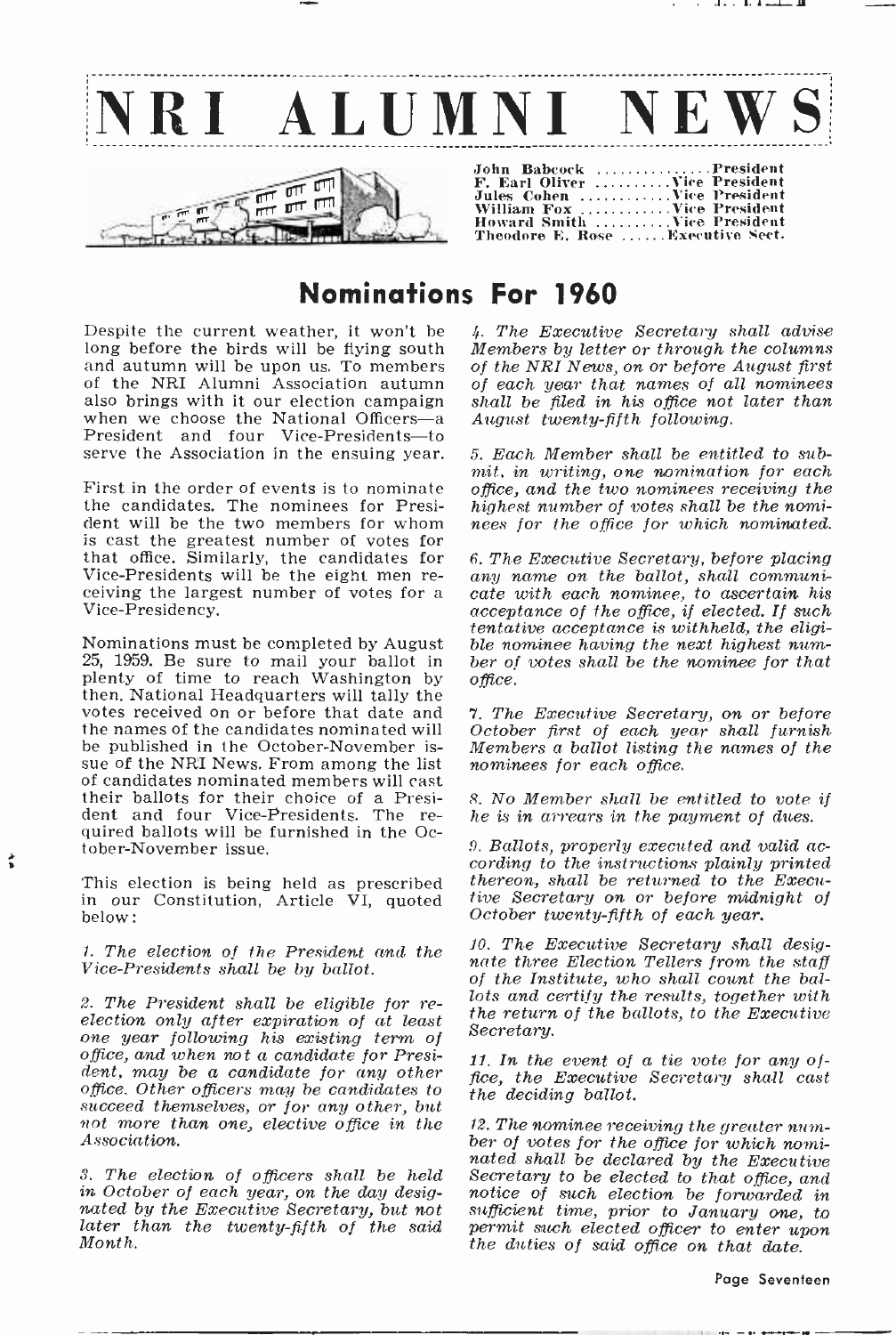As provided in Article VI of our Constitution, John Babcock of Minneapolis will on December 31 terminate his office as President and the newly -elected President will then take over on January 1. But as his fellow-members in the Minneapolis-St. Paul Chapter are well aware this will not mean a lessening of John Babcock's efforts and interest in the Alumni Association.

There is hardly any question of the outstanding candidate for the Presidency in this year's election. It is easily Thomas Hull of the New York City Chapter, who ran John Babcock such a close second for the office in last year's election. Tom Hull has worked long and hard for his Chapter and the Association. Recognition was twice Vice-President in 1954 and President for 1955. The further recognition of his election as President again this year would only be in keeping with his continued efforts on behalf of the Association.

Our Constitution prohibits the President<br>succeeding himself in office—he cannot serve two successive terms---but this restriction does not apply to the Vice-Presi-<br>dents. The current Vice-Presidents may dents. The current Vice-Presidents may Pa<br>therefore be reelected. They are Howard Ha Smith of Springfield, Mass.; Jules Cohen Sta of Philadelphia; William Fox of New York City; and F. Earl Oliver of Detroit.

Since they have demonstrated the neces- sary ability and leadership, the chairmen of the various local chapters of the Alumni Association should be also considered in the front rank of candidates for National Office, provided they are also members of the Alumni Association. These chairmen are listed in the Directory of Local Chap-<br>ters.

Additional names are given under "Nomi-nation Suggestions." These names have been selected according to geographical location so that members may have the widest possible choice of candidates. Mem-<br>bers may nominate whomever they wish, provided only that the candidates they choose are members of the Alumni Association.

As soon as you make your choice of candidates, fill in the Nomination Ballot and mail it to the Executive Secretary in time to reach Washington by August 25.

## $-n r \leftarrow$ Nomination Suggestions

Clinton J. Kinard, Birmingham, Ala. Lawrence W. Brock, Huntsville, Ala. Alex. B. Mendoza, Globe, Ariz.

Earl Brown, Humnoke, Ark. Billy Sanchez, Pine Bluff, Ark. Roland Tomlinson, San Francisco, Calif. Isaiah Randolph, San Francisco, Calif. Vernel R. Guillory, Gardena, Calif. Kenneth E. Williams, Gardena, Calif. John D. Lomba, Sacramento, Calif. Thomas C. Peacock, San Diego, Calif. Martin L. Pluris, Aurora, Colo. Charles J. Esposito, Denver, Colo. Anthony P. Carrano, Bridgeport, Conn. Joseph Medeiros, Hartford, Conn. Chris Latetas, Newark, Del. Fred Anderson, Wilmington, Del. Clarence R. Bostwick, Washington, D. C. Charles E. Hughes, Washington, D. C. James J. Templon, Hollywood, Fla. Leonard M. Smith, Jacksonville, Fla. Harold E. Mulkey, Atlanta, Ga. Roy Mehaffey, Columbus, Ga. Skjold Pedersen, Boise, Idaho Alvin L. Brown, Glenns Ferry, Idaho Walter H. Nicely, Chicago, Ill. Charles C. Mead, Evanston, Ill. Frank Baica, Arlington Hgts., Ill. Andrew Johnson, Chicago, Ill. Joseph Kalvin, Chicago, Ill. Stephen Pavlik, Joliet, Ill. Carl Thomas, Anderson, Ind. Paul M. Ledak, Gary, Ind. Hartic Lathrop, Belmond, Iowa Stanley M. Osiol, Des Moines, Iowa Donald W. Mulford, Garfield, Kans. Cecil E. Kidd, Manhattan, Kans. Joseph H. Wright, Corinth, Ky. Clyde T. Hodges, Louisville, Ky. Patrick Boudreaux, New Orleans, La. Kerman S. Worthy, Baton Rouge, La. Howard E. Lawrence, Bangor, Maine Arthur A. Poulin, South China, Maine Edwin M. Kemp, Hagerstown, Md. S. Austin Hess, Waynesboro, Penna. Karel J. Husar, College Park, Md. Isaac S. Gemmell, Baltimore, Md. Frank W. Seavey, Springfield, Mass. Ralph Serode, Jr., New Bedford, Mass. William Estrella, Fall River, Mass. Joseph J. Rufo, Holyoke, Mass. John Berka, Minneapolis, Minn. Paul Donatell, St. Paul, Minn. Aaron Triplett, Flint, Mich. Charles C. Mueller, Dearborn, Mich. John Harvey, Detroit, Mich. Herman W. Harris, Flint, Mich. Milton Price, Florence, Miss. Gerald P. Pogue, Jackson, Miss. Moses W. Martin, Joplin, Mo. Raymond W. Burke, St. Louis, Mo. Leo C. Cox, Butte, Mont. Victor Spinier, Hingham, Mont. David A. Hedges, Bellevue, Nebr. John C. Pacal, Lincoln, Nebr. Phillip T. Hubel, Henderson, Nev. Robert W. Spainhower, Sparks, Nev. Napoleon Beaudoin, Berlin, N. H. Charles T. Gove, Laconia, N. H. Gustav Godusch? Bayonne, N. J.

Oscar C. Cota, Phoenix, Ariz.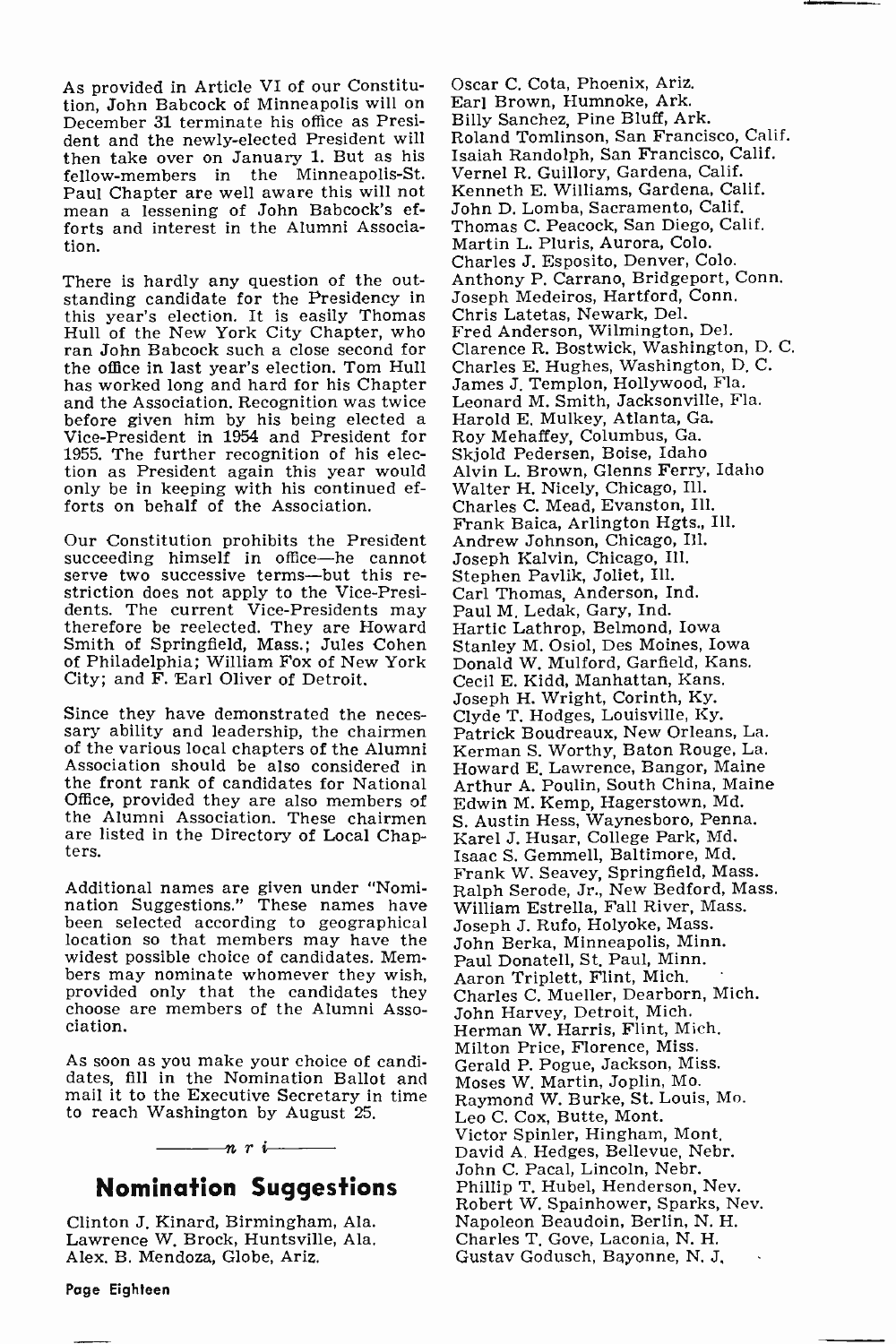George A. Fox, Linden, N. J. Earl W. Harrel, Carlsbad, N. Mex. Robert E. Riddle, Organ, N. Mex. David Spitzer, Brooklyn, N. Y. James Eaddy, Brooklyn, N.Y. Frank Catalano, New York, N. Y. Cres Gomez, Union City, N. J. Onte Crowe, Brooklyn, N. Y. J. D. Wilson, Buffalo, N. Y. Norman E. McCoy, Charlotte, N. C. Ray A. Young, Greensboro, N. C. Robert G. Pearson, Fargo, N. Dak. Clarence Kabella, Lidgerwood, N. Dak. Luther M. Elliott, Akron, Ohio John J. Misher, Cleveland, Ohio

John Shaffer, Clinton, Okla. Elmer Robb, Kiowa, Okla. Matt Lisius, Redmond, Oreg.<br>Frank P. Skolnik, Pittsburgh, Penna. Carl E. Bryant, Sr., Philadelphia, Pa. Howard A. Balzer, Pittsburgh, Pa. Lewis Yost, Reading, Pa. E. Richard Stitely, Waynesboro, Pa. Michael Hawrilla, Johnstown, Pa. Lionel C. Turegano, Cranston, R. I. Ernest W. Taylor, Pawtucket, R. I. Charles J. Mull, Anderson, S. Car. G. W. Wingard, Columbia, S. Car. William E. Caswell, Aurora, S. Dak. John Wenzel, Gettysburg, S. Dak. James A. Byrn, Charlotte, Tenn. George W. Yokley, Kingsport, Tenn. Alfred R. Gonzales, El Paso, Texas Alonzo B. Gibson, Houston, Texas William A. Mortensen, Delta, Utah Ernest A. Bartell, Ogden, Utah C. R. Warner, Alexandria, Va. V. F. Gilliam, Lynchburg, Va. Everett L. Sartelle, Barre, Vt. Andrew W. Davis, Bethel, Vt. George D. Hamilton, Bremerton, Wash. Gabriel Vatne, Kent, Wash. Raymond Gray, Cameron, W. Va. S. A. Wetzel, Clarksburg, W. Va. Edwin E. Kaphiem, Milwaukee, Wis. Robert Krauss, Milwaukee, Wis. John H. Johnson, Cheyenne, Wyo. Edward Leis, Sheridan, Wyo. Chesley C. Fowler Gander, Nfld., Canada Burton V. Hoyt, Millville, N. B., Canada Oalkland E. Beck, Halifax, N. S., Canada Kenneth Ackroyd, Bath, Ont., Canada John Tremblay, Jonquiere, P. Q., Canada Anthony Hladyboroda, Mikado, Sask., Can. Albert Johnson, Brandon, Man., Canada Thomas W. Dean, Comax, B. C., Canada

#### All NRI Alumni Members Should Vote

 $\frac{-n}{r}$   $\frac{r}{t}$ 

Let's do our part to help the staff handling<br>the elections by submitting ballots early.<br>Polls for nomination close August 25, 1959.

## Nomination Ballot

T. E. Ross, Executive Secretary NRI Alumni Association, 3939 Wisconsin Ave., Washington 16, D. C.

I am submitting this Nomination Ballot for my choice of candidates for the coming election. The men below are those whom I would like to see elected officers for the year 1960.

(Polls close August 25, 1959)

| MY CHOICE FOR PRESIDENT IS               |
|------------------------------------------|
|                                          |
| City State                               |
| MY CHOICE FOR FOUR<br>VICE-PRESIDENTS IS |
|                                          |
| City State                               |
|                                          |
| City State                               |
|                                          |
| City State                               |
|                                          |
| City State                               |
| Your Signature                           |
| Address                                  |
| City State                               |
| Student Number                           |

Page Nineteen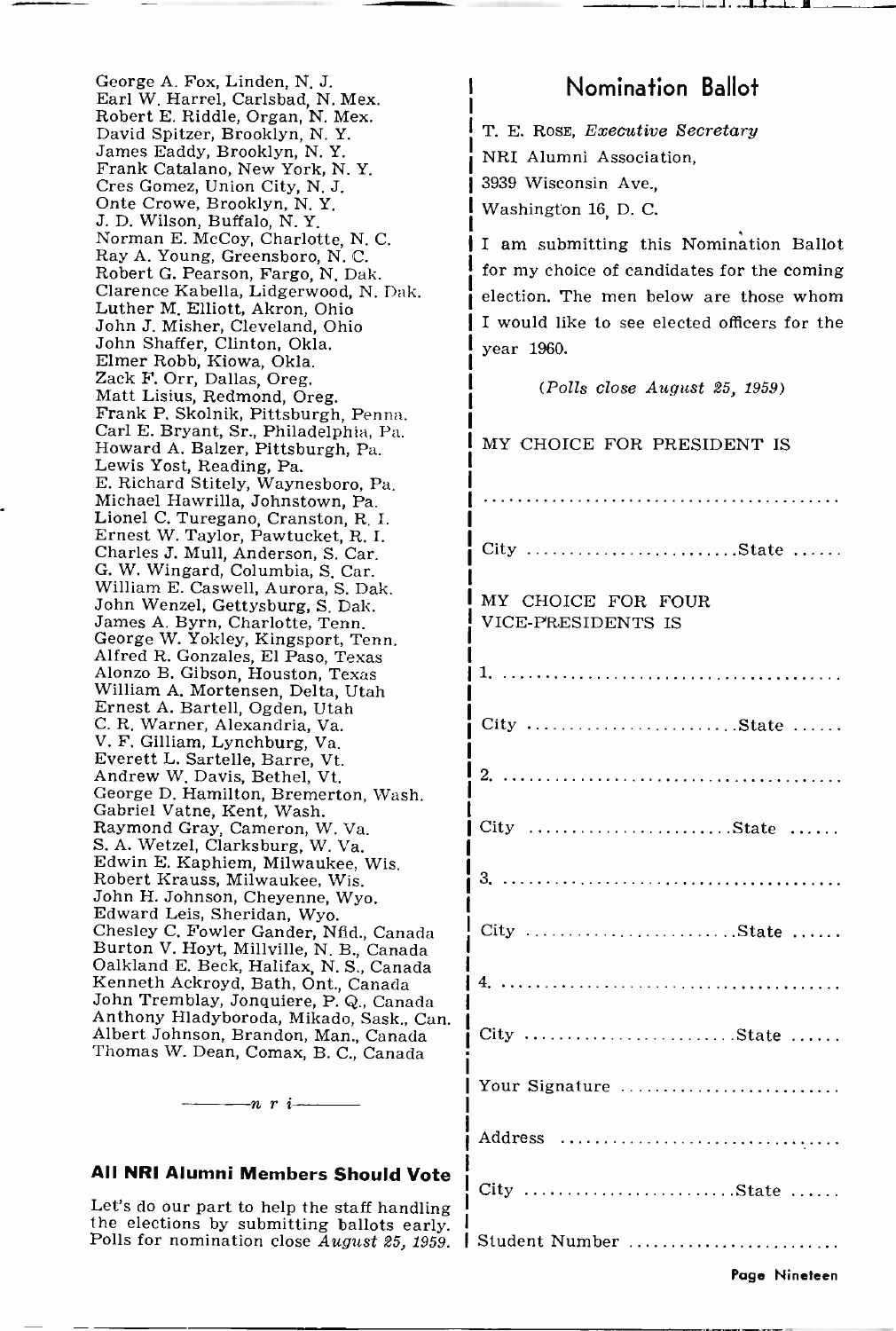## Chapter Chatter

MILWAUKEE CHAPTER reports the admittance pf two new members: Gary J. Locher and Stephen J. Balister. Glad to number you among the membership of the Chapter, gentlemen.

Recent meetings have featured general discussions on TV circuits in which Slavko and a 11 aveter 1 v receiver that they were Petrich, Stanley Ward, Ralph Lassen and Chairman Philip Rinke participated.

Members decided against holding the cus- tomary annual picnic this summer.

The Chapter has inaugurated a series of session. discussions on the use of the oscilloscope<br>At the following meeting, four new memin TV servicing. Ralph Lassen was elected to head up this program and Slavko Petrich has furnished a TV receiver to be used for demonstration purposes during the program.

NEW ORLEANS CHAPTER made a con-<br>ducted tour through Station WWL-TV, meetings has been increasing and the memduring which the station engineer, Mr.<br>Rousseau, delivered a technical lecture to once the Chapter's program gets well Rousseau, delivered a technical lecture to the group.

HAGERSTOWN (CUMBERLAND VAL-**HAGERSTOWN (CUMBERLAND VALE** voted to continue with regular meetings LEY) **CHAPTER** was scheduled to wind throughout the summer. up its 1958-1959 season with a picnic to be held at Waynesboro, Pa. But up to the time this issue of the News went to press, no report had been received on this event.

At the final regular meeting Sam Hess and Mel Foreman demonstrated the popular<br>B & K Television Analyzer and reports on B & K Television Analyzer and reports on<br>trips to WGAL-TV in Lancaster, Pa., and to the Baltimore Chapter, were given by  $\sigma$ <sup>ot</sup>

and August. The first regular meeting of<br>the new season will be held on September Following its annual June party, the Chapthe new season will be held on September 10.

**CHICAGO CHAPTER** has undertaken a season will be held on Friday, September servicing program which will cover the  $11$ .<br>RCA 630 from the front end to the picture tube and of servicing equipment brought in by members every fourth Wednesday of held its 25th Anniversary Celebration at the month, Every member will personally the Boulevard Ballroom, Philadelphia, on the month. Every member will personally the Boulevard Ballroom, Philadelphia, on go through the servicing procedure and May 11. And what a party! Including go through the servicing procedure and become familiar with each piece of test<br>consecution bers of their families, and guests, well over<br>bers of their families, and guests, well over equipment.

630, Chairman Teresi explained that the Those members who did not attend not first thing to do was to study the sound only missed the time of their lives but also first thing to do was to study the sound IF strip, but before getting into it, he

**NRI ALUMNI NEWS** all the voltages in the sound and IF sec-<br>tions, then after becoming familiar with<br>the schematic of these sections and being thought it best for the members to check all the voltages in the sound and IF secsatisfied that the voltages were normal, the members would be ready to start on the program.

> The business meeting was adjourned and the servicing session was begun. Walter Nicely and several members busied themselves repairing an amplifier. Chairman Teresi with a few of the other members had a Traveler TV receiver that they were end of the evening. Secretary Dominski had the other members around the RCA 630 and they completed checking all the voltage measurements in the sound and IF<br>sections. All the members present agreed that this was quite a rewarding servicing

> bers were admitted to membership: Emil J. Pacyga, J. T. Bunch, James Lee, and Art Munday. The Chapter was pleased to welcome them as members and expect to see them around quite often.

> under way, the members will receive many<br>benefits. In view of this, the membership<br>voted to continue with regular meetings<br>throughout the summer.<br>**DETROIT CHAPTER'S** Stanley Szafran

and Secretary Ellsworth Umbreit demonstrated the synthetic stereo amplifier that they built and entertained the members with some good music.

to the Bartimore Chapter, were given by<br>Harry Straub and Ed Kemp, respectively. TV Panel Board. However, some time was<br>taken out from this project to work on a Meetings have been suspended for July TV receiver brought in by John Korpalski. Members have continued to devote most of their time to building the Chapter's

> ter suspended meetings for July and August. The first meeting of the 1959-1960 11.

a hundred persons were present. You can<br>In starting on the servicing of the RCA be sure they made the most of the event. PHILADELPHIA - CAMDEN CHAPTER held its 25th Anniversary Celebration at Chapter Members, their wives and mem-Those members who did not attend not a high spot in the history of the Chapter.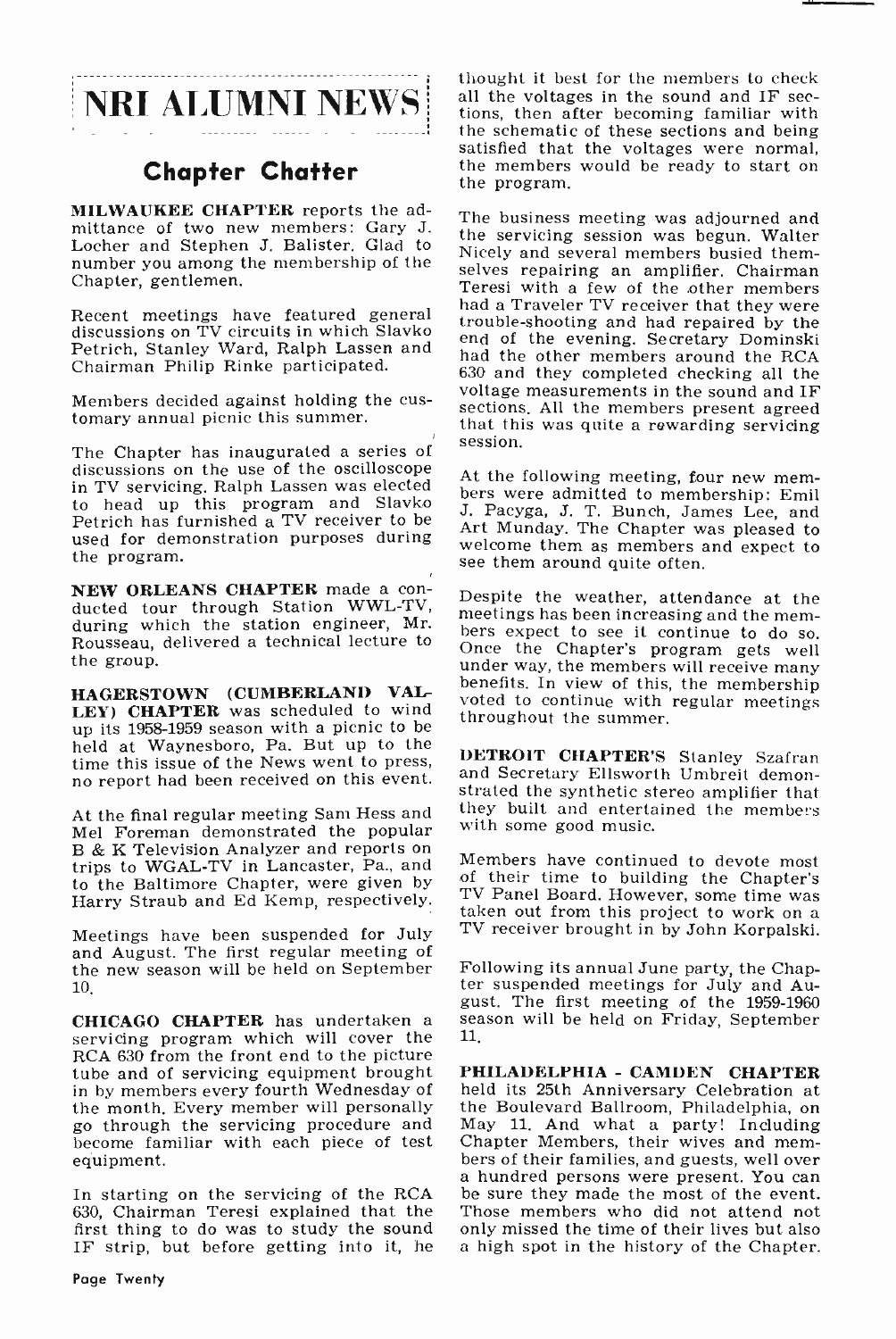

small group of members and guests at Philadelphia-Camden Chapter's 25th Anniversary Party. L to r: Harvey Morris, Joe Burke, Charlie Fehn, Dave Spitzer, Ted Rose, John Pirrung, J. B. Straughn, Fred Seganti, and Charles Wells. In rear, Norman Kraft.

beef dinner-delicious and far more than anybody could eat-after which the Master<br>of Ceremonies, Chairman John Pirrung, called up the speakers for the evening.<br>Ted Rose, Executive Secretary of the NRI Following the entertainment Secretary<br>Alumni Association, led off with con- Jules Cohen supervised a raffle for the dis-Alumni Association, led off with con- gratulations to the members on their enviable record of success and traced the



favors at Philadelphia -Camden Chapter's 25th Anniversary Party.

formation and early history of<br>the Chapter by reading excerpts from the June-July and August -September, 1934, issues followed by J. B. Straughn of the NRI Staff and various Chapter Members - including<br>Charlie Fehn, Harvey Morris, Norman Kraft, and othersand Dave Spitzer, Secretary of the New York City Chapter, who attended the party accom- panied by Mrs. Spitzer.

Chairman John Pirrung then called upon Secretary Jules Cohen to introduce the entertainers for the evening: Dick<br>Frolick and his accordian; Marilyn Ostroff, one of the<br>member's daughters who played the piano; Chapter Member Nick Zandlebeck and his harmonica; Roy Pearstein on the Vibraphone; and last but not least, Pete Schissler played the

The party began with an excellent roast piano for a community sing. Without ex-<br>beef dinner--delicious and far more than eeption these entertainers performed remarkably well, as was evident from the enthusiasm of the audience.

> Following the entertainment Secretary tribution of the very extensive supply of door prizes. Let it be said here that the Chapter received generous support in the quantity and quality of favors and door prizes. Practically all the distributors and dealers in Philadelphia contributed some- thing and some of them donated items of considerable value. The Chapter fully appreciated their generosity and cooperation.

> The evening was topped off with dancing, which lasted until close to midnight. It was a celebration that will be long remem-<br>bered by the members and guests who par-<br>ticipated in it.

Five more new members have been added to the Chapter's already -large membership. They are William McCombe, John J. Adams, James Domican, Robert Woodland, and Eugene J. Chwastek. Congratulations to these new members!

The Chapter voted to hold only one meet-<br>ing in July and August—the Service Night meeting on the second Monday of each month. The regular twice-monthly meetings will be resumed in September.

Placard acknowledging donors of door prizes and Los Angeles,at which Bob graciously<br>favors at Philadelphia-Camden Chapter's 25th served coffee and doughnuts to the mem-LOS ANGELES CHAPTER has lately held several meetings at Robert Belew's place, 521 So. St. Louis St., near a lake in East Los Angeles, at which Bob graciously

Page Twenty-one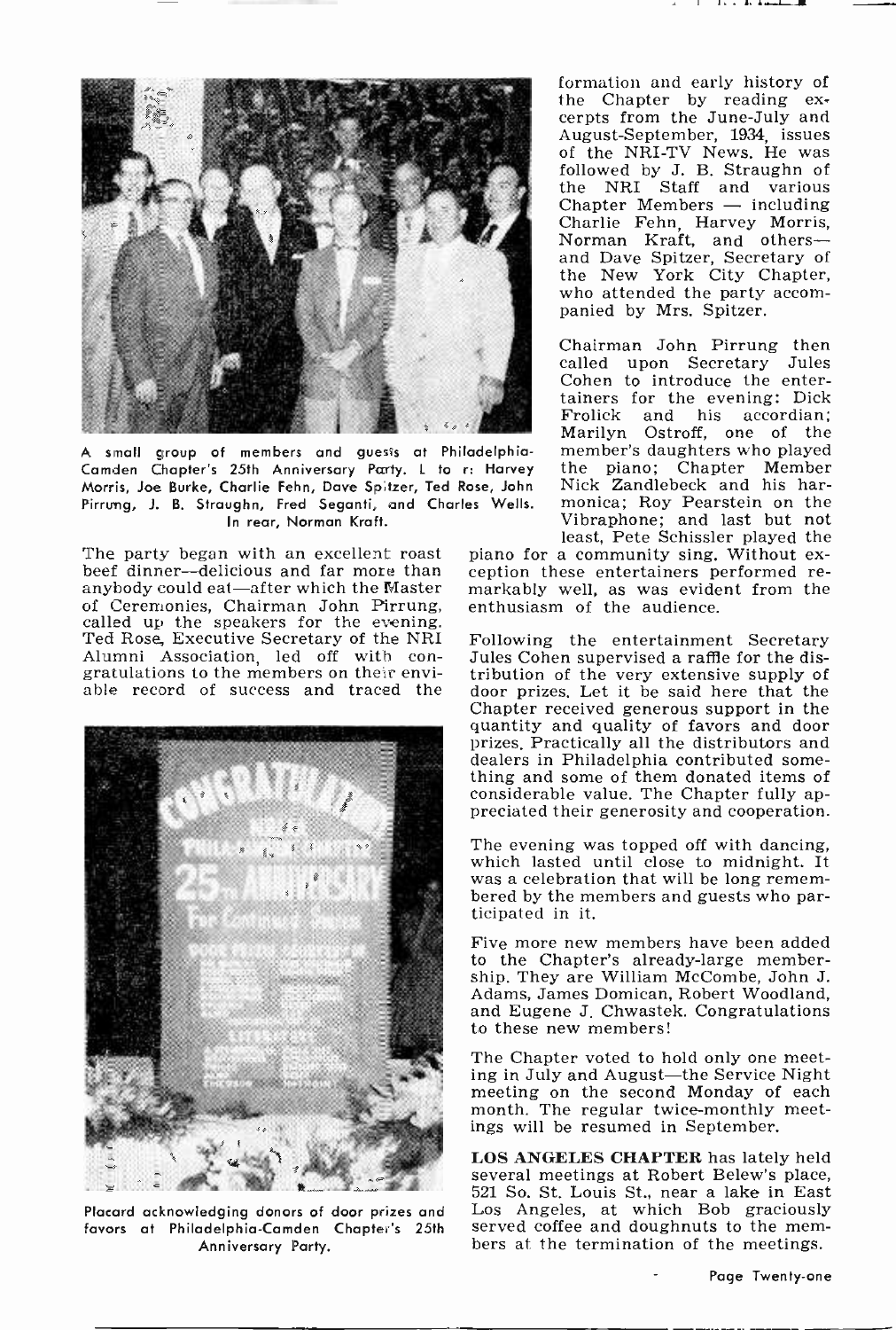Earl Dycus exhibited three films at these meetings. One was on building a Television transmitter on top of Mt. Washington in on Africa. The other was devoted to Dy-<br>namic Measurement—determining the consider joining. power of Electronics, of machines used in the refinery of oil.

Earl Dycus also brought in a dog Television receiver to be worked on by the members, which the members agreed was a dilly.

replace Mike Raftis, who resigned the office.

Theodore Mau is the most recent member to be admitted to membership in the Chapter. A cordial welcome to you, Ted!

MINNEAPOLIS -ST. PAUL (TWIN CITY) CHAPTER'S John Berka, former chairman and a full-time Radio-TV serviceman with a wealth of experience, has been con-<br>ducting a series of talks on TV servicing. Second Friday of each month, St. Joseph<br>At one meeting he concentrated on DC re- Catholic School Hall, 1220 S. Los Angeles St.<br>storers a he covered the horizontal oscillator circuit, the trouble symptoms, and explained the best ways to diagnose and repair them. Members get a great deal of practical information and help from these talks by John.

Paul Donatel won the NRI Model 240 Volt-Ohmmeter which was raffled off at<br>the June meeting. At the same meeting, Francis Troyer, for the second time in a row, won the door prize of \$20 to be used for the purchase of test equipment by the winner, Francis used part of the first door prize he won to purchase a Tube Caddy from NRI.

Because of the large number of members mo<br>on vacation in July, the July meeting was Ty:<br>cancelled. The next regular meeting will Pa be held on August 13th.

SAN FRANCISCO CHAPTER'S Chairman Art Ragsdale, R. Tomlinson and Pete Sal-Ohmmeter donated to the Chapter by<br>National Headquarters. They then checked and adjusted it, and it was found to work properly. The Volt -Ohmmeter will be used for testing purposes at the Chapter's dog sessions.

B. O. Kidd brought in a TV set with which he was having trouble. Andrew Tillotson and correcting the trouble. Another in-  $\frac{r_{\text{u}}}{\text{Mass}}$ .

#### Directory of Local Chapters

Local chapters of the NRI Alumni Association<br>cordially welcome visits from all NRI students<br>and graduates as guests or prospective mem-<br>bers. For more information contact the Chair-<br>man of the chapter you would like to vis

BALTIMORE CHAPTER meets 8:00 P.M., sec- ond Tuesday of each month, 100 N. Paca St., Baltimore. Chairman: Joseph Dolivka, <sup>717</sup> N. Montford Ave., Baltimore, Md.

Vernel Guillory was elected Treasurer to CHICAGO CHAPTER meets 8:00 P.M., second and fourth Wednesday of each month, 666 Lakeshore Dr., West Entrance. 33rd Floor, Chairman: Charles Teresi, 3001 N.

DETROIT CHAPTER meets 8:00 P.M., second and fourth Friday of each month, St. Andrews Hall, 431 E. Congress St., Detroit. Chairman: John Nagy, 1406 Euclid, Lincoln Park, Mich.

FLINT (SAGINAW VALLEY) CHAPTER<br>meets 7:30 P.M., second Saturday of each<br>month, 3149 Richfield. Flint. Chairman: Wil-<br>liam Neuman, 1613 S. Kiesel, Bay City, Mich.

HAGERSTOWN (CUMBERLAND VALLEY) CHAPTER meets 7:30 P.M.. second Thursday of each month, North Hagerstown Senior High School, Hagerstown, Md. Chairman: Reginald Ankeney, 138 Main St., Clear Spring, Md.

LOS ANGELES CHAPTER meets 8:00 P.M., second Friday of each month, St. Joseph's Catholic School Hall. 1220 S. Los Angeles St., Los Angeles. Chairman: Thomas McMullen, 1002 W. 187th Pl., Gardena, Calif.

MILWAUKEE CHAPTER meets 8:00 P.M., third Monday of each month. Radio-TV Store & Shop of S. J. Petrich, 5901 W. Vilet St., Milwaukee. Chairman: Philip Rinke, RFD 3, Box 356, Pewaukee, Wis.

MINNEAPOLIS-ST. PAUL (TWIN CITY)<br>CHAPTER meets 8:00 P.M., second Thursday<br>of each month, Walt Berbee's Radio-TV Shop,<br>915 St. Clair St., St. Paul. Chairman: Walter<br>Berbee, 328 E. Co. Rd., A-2. St. Paul, Minn.

NEW ORLEANS CHAPTER meets 8:00 P.M., second Tuesday of each month, home of Louis Grossman, 2229 Napoleon Ave., New Orleans. Chairman: Herman Blackford, 5301 Tchoupl- toulas St., New Orleans, La.

NEW YORK CITY CHAPTER meets 8:30 P.M., first and third Thursday of each month, St. Marks Community Center, 12 St. Marks Pl., New York City. Chairman: Edward McAdams, 3430 Irwin Ave., New York 63, N. Y.

PHILADELPHIA-CAMDEN CHAPTER meets 8:00 P.M., second and fourth Monday of each month, Knights of Columbus Hall, Tulip & Tyson Sts., Philadelphia. Chairman: John Pirrung, 2923 Longshore Ave., Philadelphia,

PITTSBURGH CHAPTER meets 8:00 P.M., first Thursday of each month, 134 Market Pl., Pittsburgh. Chairman: Thomas D. Schnader, R.D. 3. Irwin, Pa.

SAN FRANCISCO CHAPTER meets 8:00 P.M., first Wednesday of each month, 147 Albion St., San Francisco. Chairman: J. Arthur Ragsdale, 1526 27th Ave., San Francisco, Calif.

SOUTHEASTERN MASSACHUSETTS CHAP-TER meets 8:00 P.M., last Wednesday of each month, home of Chairman John Alves. 57 Allen Blvd., Swansea, Mass.

SPRINGFIELD (MASS.) CHAPTER meets<br>7:00 P.M., first Friday of each month, U.S.<br>Army Hdgts. Building. 50 East St., Springfield,<br>and on Saturday following the third Friday of<br>each month at a member's shop. Chairman:<br>Rupert Mc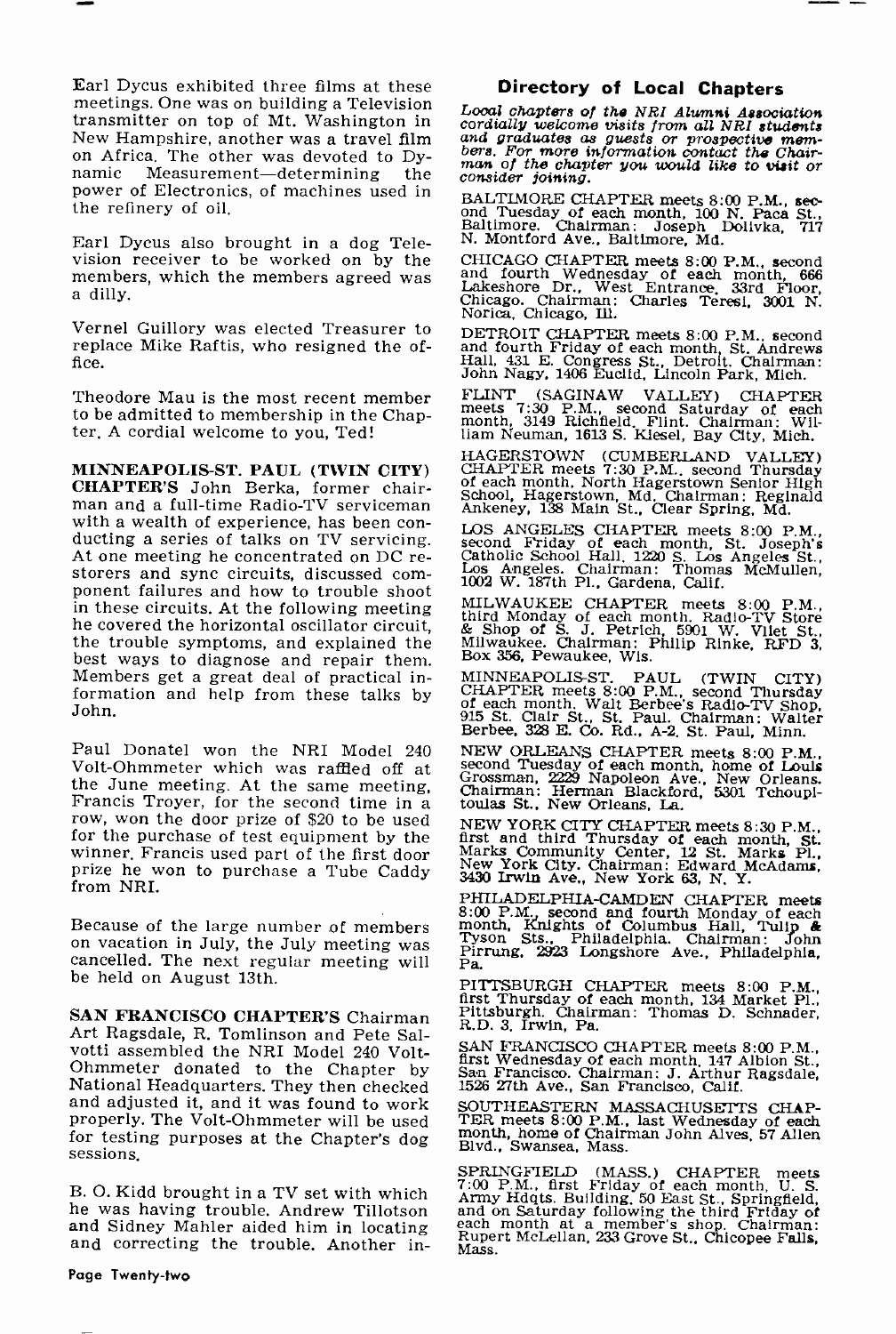stance where the members were able to help another member solve his problem.

Chairman Ragsdale spoke on building a low cost probe for checking transformers, yokes, flybacks and other inductors, and drew a diagram of the circuit on the blackboard. The probe checker was scheduled to be assembled and raffled off to the mem- bers at the following meeting.

Bill Gunter has generously agreed to bring his NRI pennant to each meeting to be displayed at the entrance to the Hall. This will help visiting students and graduates<br>to logate the meeting place springfield Chapter's officers for 1959-1960 seq. to locate the meeting place.

Mr. George Taylor is the most recent addition to the membership to the Chapter. Congratulations, George!

Members have been asked to bring in old Radio receivers to be salvaged for parts to build an amplifier.

SOUTHEASTERN MASSACHUSETTS sea<br>CHAPTER was enthusiastic about a talk and demonstration by Guest Speaker<br>Charles F. Boitano, Communications Officer of Civilian Defense in Swansea, Mass. Thomas Glog, Vice Chairr<br>Chapter Member Lester Cory brought in Howard Smith, Secretary Chapter Member Lester Cory brought in his home -assembled transceiver and after Mr. Boitano (a ham operator for many years) explained the revised laws on transceivers operating in Class D, Citizens Band, he and other members proceeded to put the set on the air. The proper procedure<br>was emphasized. Mr. Boitano explained Fo that Part 19 (revised September 1958) of the Communications Laws was needed to seau. Our congratulations to these officers! obtain a station license to operate in the Citizens Band.

This was a very educational and interesting evening-so much so that some of the members stayed after the meeting un- til 1:00 a.m. working on the set.

Some discussion was given the local full-time Radio-TV Servicemen's Guild's attempt to force part-time repairmen out of business by trying to license all service- men. After a hearing this proposal was ruled out as unconstitutional by the local authorities, who held that Radio and Television receivers are classified as electrical appliances and so cannot come under the Electrical Code.

This is an excellent example of the help and information available to NRI students and Graduates through membership in their local NRI Alumni Association local chapter.

Mr. Lester Cory, Tiverton, R. I., was re- cently admitted to membership in the Chapter. A warm welcome to you, Mr. Cory!



son. Front row: Rupert McLellan, Chairman; Thomas Glog, Vice Chairman. Back row: Howard Smith, Secretary; Orin Hayden, Exec. Comm.; Sam Infantino, Exec. Comm.; Norman Charest, Treasurer; John Michnovez, Exec. Comm. and Technical Adviser.

SPRINGFIELD (MASS.) CHAPTER elects its officers at the final meeting of each season. The officers elected to serve for the 1959-1960 season beginning in September are as follows: Rupper McLellan, Chairman Thomas Glog, Vice Chairman Norman Charest, Treasurer John Michnovez, Technical Adviser and Executive Committeeman Orin Hayden, Executive Committeeman Sam Infantino, Executive Committeeman

Following the election the officers were installed by the first Secretary, A. L. Bros-

In keeping with its practice in former years, the Chapter has suspended meetings during July and August. The first meeting of the 1959-1960 season will be held at its regular meeting place, 50 East Street, Springfield, on September 4.

PITTSBURGH CHAPTER got a lot of practical information on servicing printed boards from a talk delivered by Mr. Edward Gaiden, who is connected with Motorola. At this same meeting Chairman Tom Schnader spoke on the use of the solder pot in the removal of components.

At the following meeting Chairman Schnader conducted an open forum-a question and answer period-during which members invariably get a lot of help with their Radio-TV problems.

The Chapter was particularly pleased to welcome as a guest speaker Mr. William Elder, Electronic Technician for the US Government, who spoke on job opportunities in the Federal Aviation Agency (formerly the Civil Aeronautics Adminis-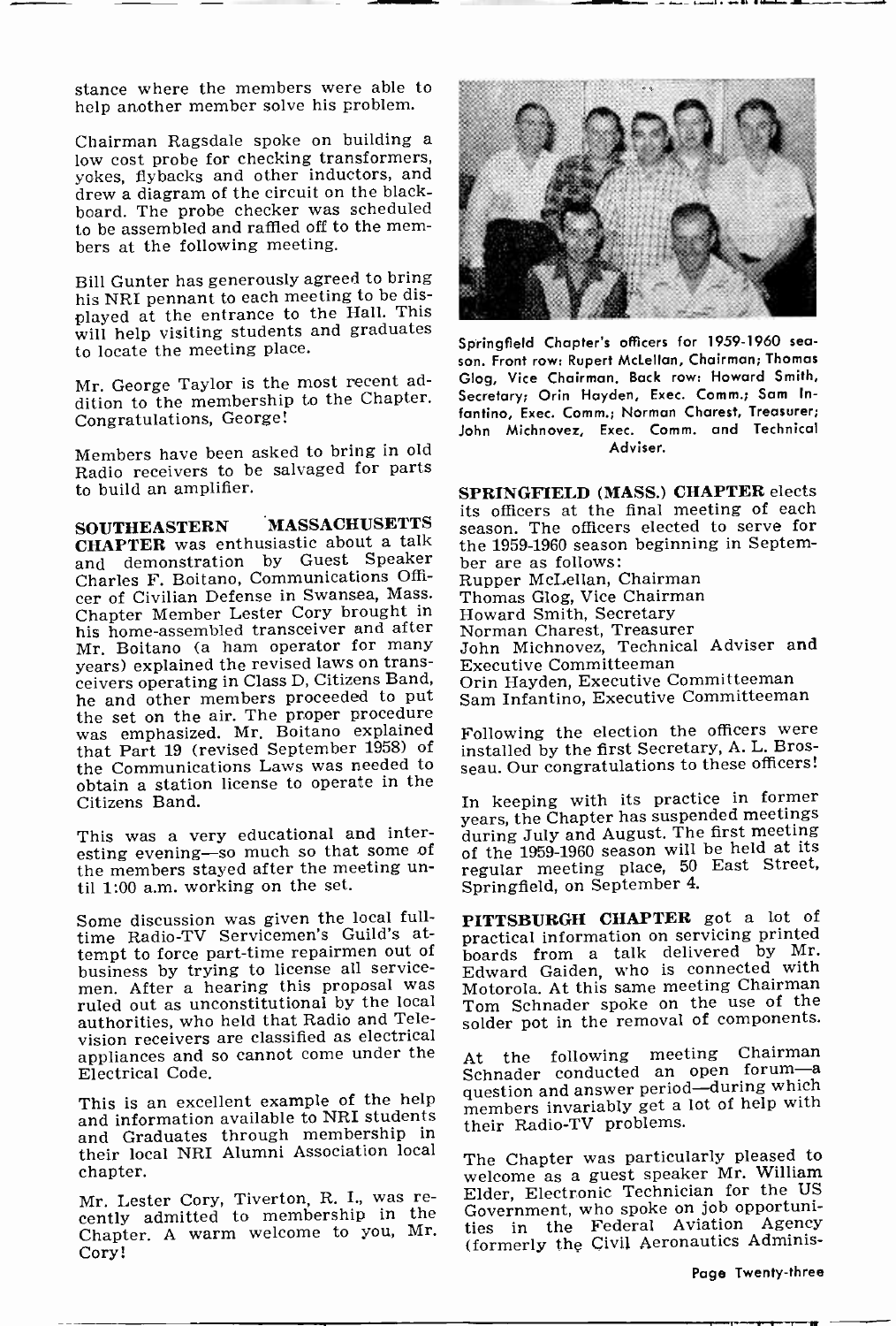tration). Mr. Elder explained the need for technicians in this field and that those who cated mechanism of the Twenty-One game.<br>
can qualify will be given a fourteen-week Aubrey Hooper contributed to the eve-<br>
special training course at Tulsa. Oklahoma ning's pleas special training course at Tulsa, Oklahoma. Anyone interested should get in touch with the Federal Aviation Agency, Washington, D. C., for detailed information.

The Chapter reports that the most recent chapters. The serving of refreshments was new members admitted to membership are accompanied by the usual telling of jokes, Joseph A. DeMarchi, Sr., L. E. Wetzel, and an established Joseph A. DeMarchi, Sr., L. E. Wetzel, and Philip J. Alder. A warm welcome to these gentlemen!

**BALTIMORE CHAPTER** has reported a town Chapter for its fine spirit of cooperatruly red-letter night. Climaxing two tion and wishes it continued success in months' correspondence between Balti- the years to come. more Chapter Chairman Joseph B. Dolivka and Hagerstown Chapter Secretary Edwin M. Kemp, the Baltimore Chapter was privileged to play host to a delegation from the Hagerstown Chapter. The visitors consisted of Chairman Reginald S. Ankeney, Treasurer Robert J. Saum, and Secretary Edwin M. Kemp,

Although this was the first contact between the two chapters so much good fellowship was in evidence that it was decided that in the future such visits would be conducted on a regular basis.

The Baltimore Chapter went all out to and adprovide a suitable program for the visitors. paired. provide a suitable program for the visitors. Elmer Shue demonstrated two objects of more Chapter are particularly proud: the August, the next meeting will be held Sepelectronic Twenty-One Game and the color tember 17. The Chapter wishes its norgan. The visitors had a lot of fun match-<br>bers a pleasant and healthy summer. organ. The visitors had a lot of fun match-

ing their wits against those of the educated mechanism of the Twenty -One game. Aubrey Hooper contributed to the eveof past Chapter activities.

<sup>A</sup>swap -talk session produced a gratifying exchange of information beneficial to both chapters. The serving of refreshments was guished visitors attend a meeting.

The Baltimore Chapter salutes the Hagerstown Chapter for its fine spirit of cooperathe years to come.

NEW YORK CITY CHAPTER has put together, with the help of Tom Hull who supervised the operation, the new NRI Model 240 Volt -Ohmmeter. The instrument was tested and tried on the Chap-<br>ter's RCA demonstrator board to the satis-<br>faction of all the members, who agreed that the tester does its job very well. The diagram was put up on the blackboard and the operation of each part and its location in the instrument were discussed.

Jim Eaddy, Willie Fox and Cres Gomez continue to give the members information and advice on sets which they recently re-

Having suspended meetings for July and tember 17. The Chapter wishes its mem-



#### Removing Pic Tube Spots

(From page sixteen)

However, because this procedure may not always be convenient to the user or the picture tube itself may already be operating at its maximum brightness, you may find your customer willing to pay for a minor set modification that will eliminate any trace of the "afterglo.

In Fig. 1, page 28, there is shown one cir-<br>cuit, you can use, to eliminate the spot when the brightness control is connected in the cathode circuit of the picture tube. The change is to install an on-off switch in series with the brightness control.

The switch must be made to operate (open) at the same time that the regular set switch opens. Opening the cathode  $B+$ lead, causes the picture tube to conduct heavily and instantaneously dissipate any remaining charge in the high voltage filter condenser.

(Page twenty-eight, please)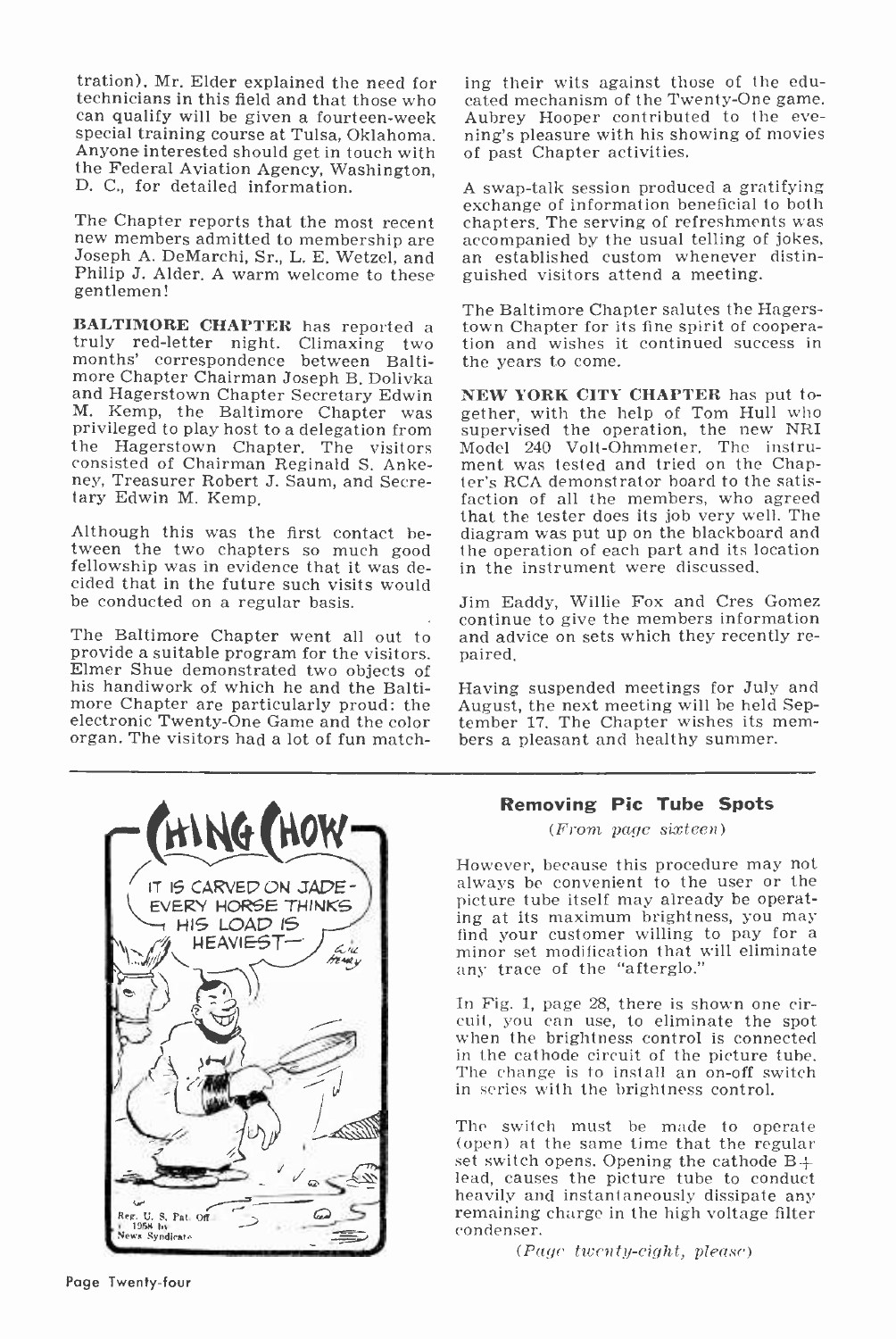# Hi

Fi



By JOHN G. DODGSON NRI Consultant

### Product Report: Eico HF-85 Stereo Preamplifier Kit

To convert my high fidelity system to treme sensitivity would be needed, while stereo, some time ago, I decided to build proper evaluation of loudspeakers in a stereo, some time ago, I decided to build a dual power amplifier and stereo preamp. The power amplifier section would be placed in a closet and cabled to the preamp which would be in a bookshelf in the living room.

<sup>I</sup>knew the power amplifiers would present few problems-I already had a pair of good output transformers and a few well proven circuits. The preamp though was a different story. It not only had to contain the urally). Fortunately the parts counter was<br>features I wanted but it had to look good. crowded so I meandered to the sound room features I wanted but it had to look good. Dressing up electronic gear to pass the wife's inspection is probably the hobbyists's grestest design problem!

The most obvious solution to my preamp ly, at \$39 problem was to purchase one already built. parts we Unfortunately the only preamps on the preamp. Unfortunately the only preamps on the market with the features I wanted were  $\int$  is a figured that in less than a week, at a in the over \$150 bracket. Admittedly some I figured that in less than a week, at a of these features are not absolutely neces-<br>sary in most Hi Fi systems but I felt I<br>should have them, partially because of my continual testing and trying of different  $\frac{1}{2}$  guess it was close to 20 hours work. Of components.

For example, to properly test some of the very low output magnetic cartridges ex- the parts against the parts list and read-<br>very low output magnetic cartridges ex- the parts against the parts list and read-





treme sensitivity would be needed, while stereo setup would require separate tone controls for each channel. Besides these and other features the unit also had to be fairly easy to operate.

At any rate, with no hope for an easy solution, I gathered up existing parts, drew up a list of needed parts and went to my favorite wholesaler (the favorite has a special sound room for Hi Fi equipment, natwhere a salesman friend was busy trying out an Eico HF -85 preamp. It looked fine, it worked well, it had most of the features I wanted, so I took a kit home. Incidentally, at \$39.95 it cost less than the individual parts would have cost me to build my own

couple hours a night, I'd be finished-it took the better part of three weeks. <sup>I</sup> forgot to keep check on the exact time but course I did take unnecessary pains and probably worked slower than even an inexperienced kit builder. Besides checking

ing through the instructions<br>twice before starting, I before starting, I tested each individual part, checked the wiring before and after soldering and then<br>re-checked the wiring after each stage was completed and even compared it to the schematic.

PARTS. Quality was excellent. All resistors and capacitors checked out to be well within their tolerance. In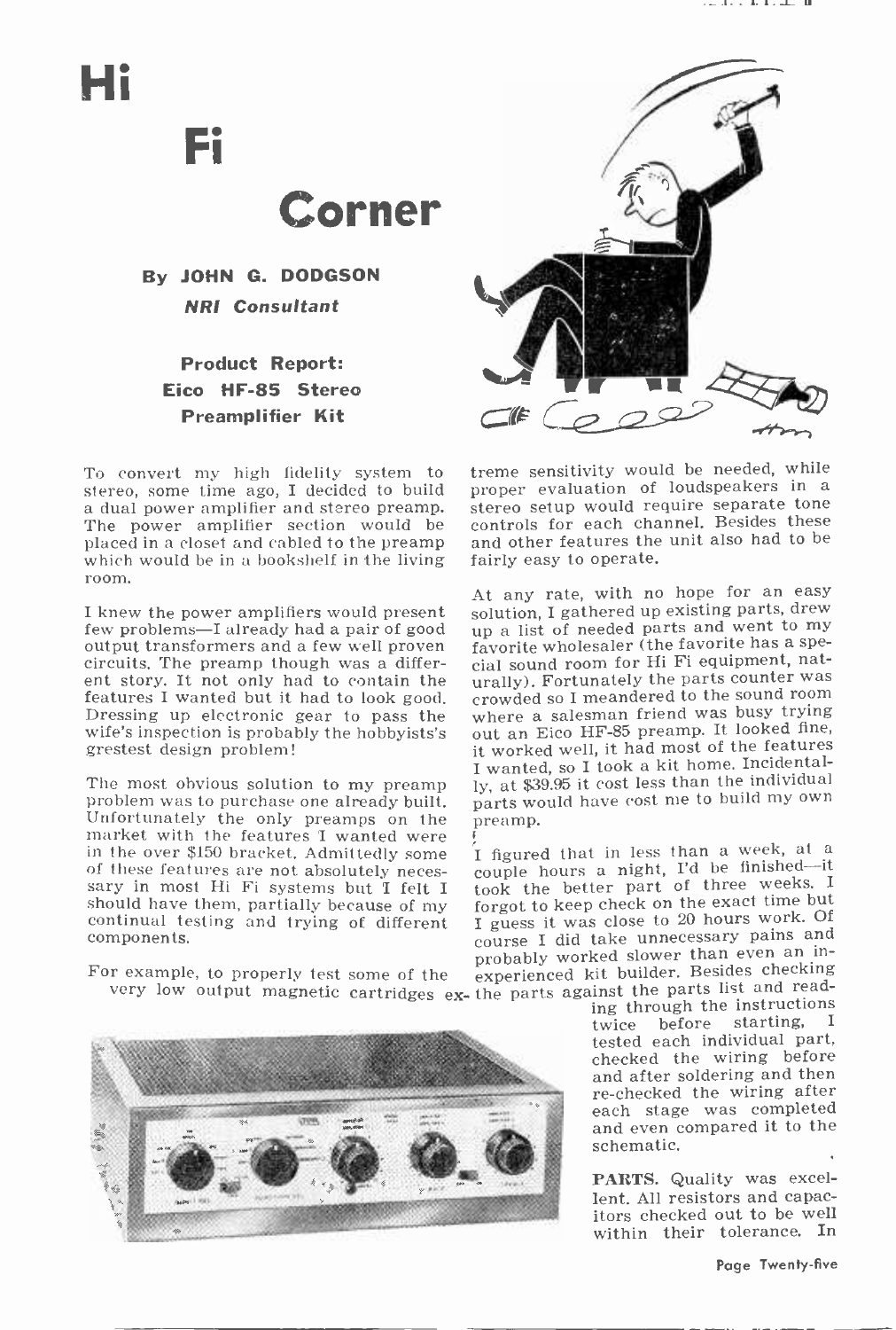fact, the 5% resistors (an unusual num-<br>ber are used) actually measured within are one, two, three, four, and even five<br> $\pm$  1%. Most of the parts are made by the conductor shielded cables used to prevent<br>big name America imported resistors and capacitors were also lously avoided. All of the input and output used. These were top quality parts though, jacks are insulated from the chassis so

There were no missing parts nor substitutes. In fact, extra hardware was in-

switches.

INSTRUCTIONS. The manual consists of when this one fit perfectly together. two parts—an operating section and a<br>separate removable center section that **PERFORMANCE**. After completing the<br>contains the assembly instructions, wiring I bravely cabled it to power amcontains the assembly instructions.

As previously pointed out the construc-<br>tion took me a long time, not only betion took me a long time, not only be- as an ohm-meter check. Happily it worked cause I took needless pains, but the HF- the first time--and it worked perfectly.<br>85 is not a simple unit. It is, after all, two Even before a complete preamps on one chassis containing 10 amplifier stages, a power supply, two bass and two treble control networks,<br>two complicated switches, tape head compensation, 17 input and output jacks, etc. Before continuing with any electrical tests It is obvious that this kit should not be a  $\overline{a}$  I try to always evaluate equipment with a layman's first electronic project (no pre-<br>amp or FM tuner should be). However,<br>the instructions are such that only a mini-<br>mum of wiring and soldering experience<br>would be required.

errors in the text. The instructions were Due to a heavy schedule it was over two straightforward and for the most part easy months before I checked out the HF-85.<br>to follow. The 7-position input selector In that time the switch is a large complicated 4-deck affair over 100 hours, both for regular listening with terminals on both sides of each deck. and for testing of cartridges, amplifiers, with terminals on both sides of each deck. and for testing of cartridges, amplifiers, This was the most difficult section to wire and speakers. The versatility of the unit This was the most difficult section to wire and speakers. The versatility of the unit and a few extra or larger illustrations was worth its weight in gold for these and a few extra or larger illustrations was worth its weight in gold for these would have helped. The other sections of tests. Each channel has its own separate would have helped. The other sections of the unit were fairly easy to wire.

shows that much thought and preliminary work had gone into its sound design. The layout is electrically logical and yet looks good. Terminal strips are used where needed so parts won't be hung without needed so parts won't be hung without superb. These feedback type controls per-<br>support. The possibility of hum is avoided mit boosting (or cut) of the very lowest like a plague. Any signal leads that might or highest free the mid-range.

#### The Wonders of Science

Now, with television, we can also see it.

NYC Chapter

not shoddy imports, and as pointed out that the ground side of the jacks can be they checked well within their ratings. connected by wire to a central ground pick up hum are shielded. In fact there are one, two, three, four, and even five hum pickup. Ground loops are scrupupoint. Naturally all ground connections in each stage are brought to a single point.

cluded-a welcome feature since a couple The appearance of the unit is excellent.<br>of screws or nuts always get misplaced. Its size is just about right-not too large<br>and yet not so small that the parts are All of the screws are mounted with lock-crowded. The brushed brass and brown washers as are the potentiometers and steel cabinet comes with the kit. After switches. The appearance of the unit is excellent. Its size is just about right-not too large crowded. The brushed brass and brown steel cabinet comes with the kit. After metal cabinets I was pleasantly surprised

> PERFORMANCE. After completing the plifier and speaker, plugged in the turntable and turned it on without so much Even before adjusting the hum control the hum level was satisfactory. After adjustment hum was inaudible to well below normal listening levels.

would tend to listen for this loss at all<br>in the text. Other than this there were no<br> Before continuing with any electrical tests "Iiving with and listening" test for one or two weeks. Otherwise electrical tests might color the listening evaluation. For example, if a frequency test showed a loss of high frequency response (it didn't) one times.

erated separately or together with a built-<br>APPEARANCE AND LAYOUT: Just a in clutch mechanism. This permits set-<br>quick glance at the wiring of the HF-85 ting them to the different positions re-<br>shows that much thought and Due to a heavy schedule it was over two months before I checked out the HF-85. over 100 hours, both for regular listening gain and tone controls which can be opting them to the different positions reer amplifiers are used.

> I found the tone control action to be or highest frequencies without affecting

Until recently we could only hear static.  $\begin{bmatrix} \text{quad for normal cartridges.} \text{In fact there's} \end{bmatrix}$ The gain of the preamp is more than adeso much gain that the user will find it necessary to turn down the gain on the power amplifier or install a gain control if it doesn't have one.

Page Twenty-six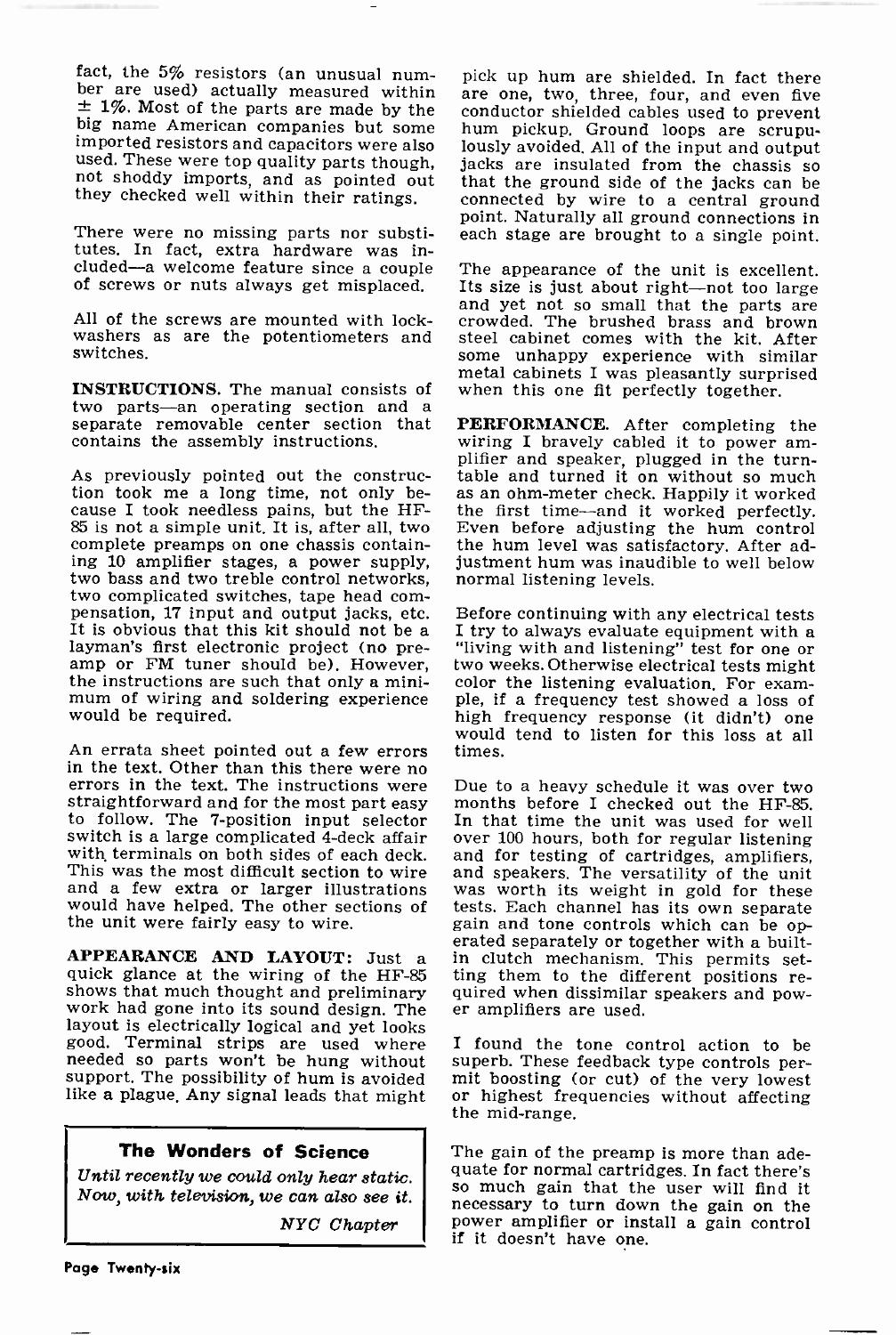output cartridges. A Fairchild 225A car- tridge that often requires a step-up transformer (at an extra cost of \$15) for best that its  $\frac{1}{2}$  signal-to-noise operation was tried with the least. signal-to-noise operation was tried with the HF-85. Without the transformer the normal 5 millivolt output of the cartridge was more than enough for the preamp to out any tests I replaced the tubes with deliver a clean signal, free of hum and pretested ones since so many hours were deliver a clean signal, free of hum and noise, to the power amplifier.

**COMPLAINTS.** After many months of use  $I$  find that  $I$  am well satisfied with the  $I$  None of my tests showed exactly the same HF-85. I have not found a preamp under results as Eico's specifications, but the \$150 that I would rather use. However, variations were normal for a production \$150 that I would rather use. However, there are a few features of the HF -85 I don't like.

The pwer or on-off switch is a separate slide switch. The use of a separate switch instead of a switch on the back of a control is desirable. It reduces unnecessary maximum and the tone controls electri-<br>wear of the control, eliminates the neces-<br>sity of readjusting the control every time<br>edure for testing but it is not a normal the unit is turned on and minimizes the possibility of hum pickup in the control. The graph assignment twice and averaged the possibility of hum pickup My objection is the use of a slide switch<br>instead of a rotary type or even better, a toggle switch. Slide switches are harder to use and tend to give out before toggles but they do cost less.

is the so-called loudness switch. This too is a slide switch that when turned on artic cartridge amplifier stage fed by an connects a series R-C network from ground average (10 millivolt) cartridge. For both to a tap on the gain control. This is a simple abc (automatic bass compensation) output and the bass and treble controls<br>circuit and not a true Fletcher-Munsen were set at the flat or 0 positions inditype loudness control which should boost both the bass and treble frequencies and trols normally have a tolerance of  $+20\%$ not just the bass.

is not the electrical flat position.<br>When the slider of the gain control is<br>set above the tap, as would be done with Under these more normal operation a power amplifier with low sensitivity or ditions the frequency response was within<br>a gain control set way down, turning on  $\pm 1$  db from 10 cps to 100 kc—more than<br>the loudness control will properly reduce adequate for the volume. It will also boost the bass response a fair degree but alas it reduces at 150 kc it dropped to  $-2.9$ <br>the high-frequency response. Of course 200 kc it was down only  $-6$  db. the high -frequency response. Of course this can easily be taken care of by boosting the treble control.

within the first 20% of its total rotation and this places the slider below the tap.<br>Turning on the loudness switch then gen-<br>erally causes the volume to drop so low that the gain control has to be turned up. In addition, the bass is boosted so db insufficient boost, while above 12 kc<br>much that everything sounds muddy and it lacked 2 db cut. This may sound poor this isn't helped by the fact that all the highs are lost.

This high gain is a boon though for low Of course there is a solution to the problem-don't use the loudness switch. In fact Eico suggests in the operating instructions that its use be limited-I agree, to say

.... La ste endeal-a-la H ....

ELECTRICAL TESTS. Before carrying out any tests I replaced the tubes with put on the originals. They were all good anyway.

results as Eico's specifications, but the line unit, let alone a kit. Some of the tests were different because I used a different method of measuring.

My main complaint of the HF-85 though stage fed by a low-level cartridge. The For example, in measuring the frequency response Eico set the level controls at maximum and the tone controls electrically flat. This might be standard pro- cedure for testing but it is not a normal operating setup. I measured the frequency response twice and averaged the anyway. The first test was made with .5 volt fed into the AUX input since this would be the voltage level normally obtained from a tuner, ceramic cartridge, or from the magnetic cartridge amplifier second test was with 1 volt input which would normally be obtained from the magtests the gain control was set for 1 volt were set at the flat or 0 positions indicated on the front panel. Since the con-(or more), the flat position on the panel

> Under these more normal operating con- $±$  1 db from 10 cps to 100 kc-more than adequate for any preamp. At 5 cps the response actually rose to  $+2.9$  db while adequate for any preamp. At 3 cps the<br>response actually rose to  $+$  2.9 db while<br>at 150 kc it dropped to  $-$  2.9 db. At<br>200 kc it was down only  $-$  6 db.

Using a power amplifier with normal sen-<br>sitivity (.5 to 1 volt) that does not have range of  $+$  14.6 db to  $-$  16 db at 50 cps,<br>a separate gain control usually requires while the treble provided  $+18$  db to  $-$ <br>that the The tone control range was then checked<br>using the panel marking of 0 or flat as using the panel marking of 0 or flat as<br>a reference. The bass controls gave a<br>range of  $+$  14.6 db to  $-$  16 db at 50 cps,<br>while the treble provided  $+18$  db to  $-$ <br>14.96 db at 10 kc. This is more control variation than ever needed.

> The RIAA record equalization was next checked. It was within .5 db from 150 cps to 12 kc. Below 150 cps it fell to 1.7 db insufficient boost, while above 12 kc but it's actually better than most factory built preamps I've tested. These tests

> > Page Twenty-seven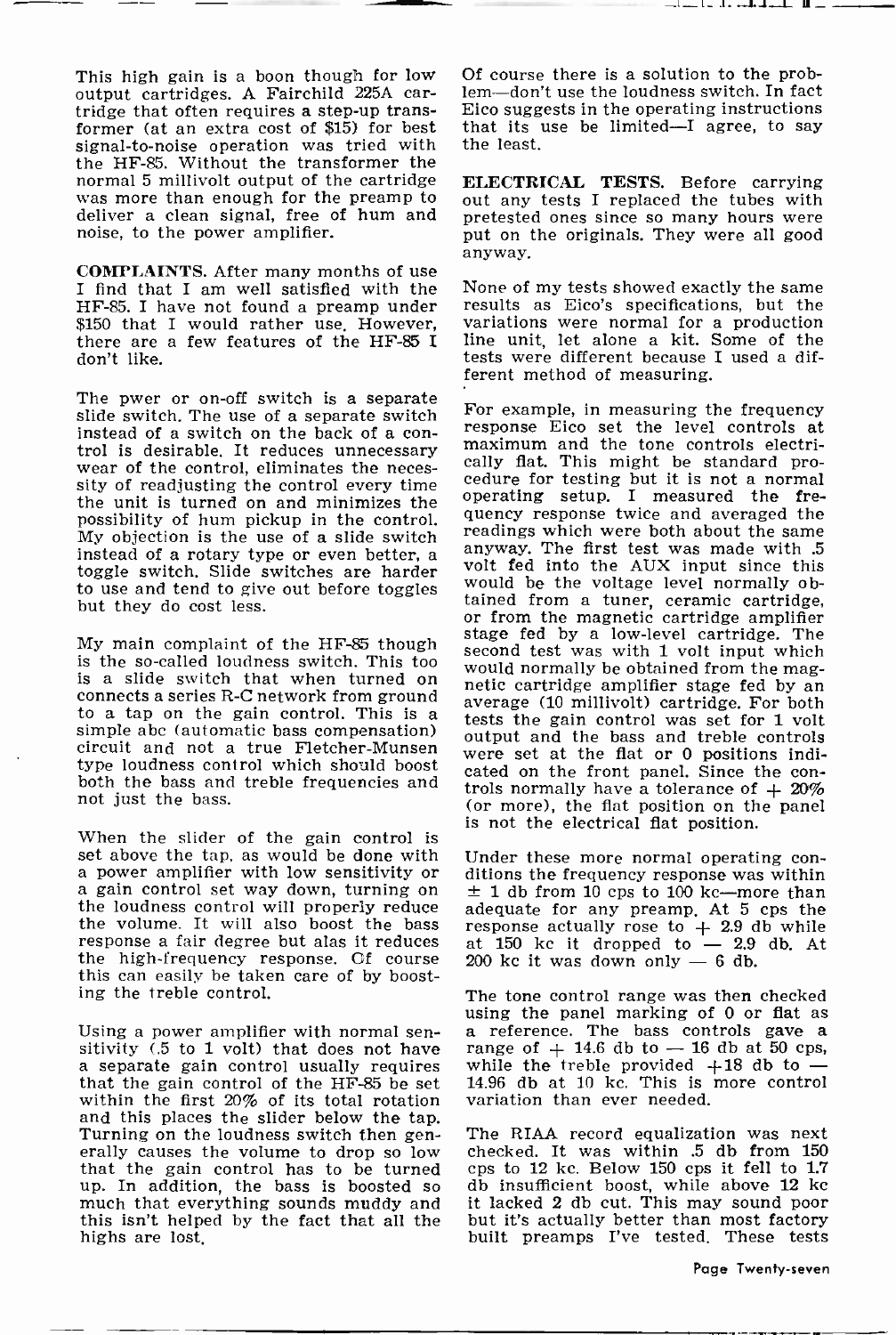were carried out with 10 my input and <sup>1</sup>v output at 1 kc.

Total hum and noise was measured with<br>the gain controls set for 1 volt output with 10 my input at the magnetic jack, and .5 volt at the AUX jack. It was com-<br>pletely inaudible at  $-53$  db at the magnetic phono input and over  $-60$  db at<br>the high level inputs.

The differences between the channels<br>were insignificant. The frequency response **Maufacturer's Comment:** "Loudness con-<br>of one channel was within .6 db of the trols are (used) to boost difference of<br>other, while the tone c were only 1.8 db. The R1AA equalization Fletcher-Munson curve—but the difference<br>varied less than 1 db. Since each channel of two curves. These curves show a conis provided with its own gain and tone siderable difference at bass frequencies, controls even a much greater difference but practically no appreciable difference controls even a much greater difference would still be satisfactory.

Neither the NARTB tape head equalization nor the total preamp distortion was measured.

CONCLUSIONS. So far as electrical tests

### $---n r i$ Removing Pic Tube Spots

(From page twenty-four)

When the brightness control is in the pic-<br>ture tube control grid circuit, you should<br>connect this switch between the control and ground, as shown in Fig. 2. Switching<br>off the set will cause the grid voltage to<br>become highly positive. The resulting heavy conduction that occurs due to low internal picture tube resistance will very rapidly drain away the high voltage charge.

switch. This switch should be removed substituted.



Figure 1. Placement of spot-elimination switch in cathode circuit of kine.

and listening tests are concerned the Eico HF -85 checked out as good or better than any commercial preamp I've seen. The only real complaint is with loudness control.

The operating instruction manual is ex-<br>cellent and covers just about every appli-<br>cation or problem that might be encoun-<br>tered with HF-85.

trols are (used) to boost difference of siderable difference at bass frequencies, at high frequencies up to very high levels. Therefore, the loudness compensation should not introduce any treble boost as is often erroneously supposed. Furthermore, all Eico power amplifiers have input level controls." In general: "We are very pleased with the report."



Figure 2. Placement of switch in grid circuit.

The extra on-off switch should be put on the control with a double-pole, double-<br>the control that works the regular set throw switch. Since many receivers are<br>switch. This switch should be removed found with noisy volume o and a double-pole, double-throw switch<br>substituted,<br>replacing the time they are being serviced,<br>replacing the control to install the new Where the switch cannot be removed and type switch will result in further set ima new control with a double-pole, doubleprovement.



#### HOW YOU CAN HELP NRI GIVE FASTER SERVICE

When you write to NRI--whenever you send a payment, lesson, or order, please<br>be sure to give your full name, complete

If you are a Graduate, write "G" after your Student Number. For prompt handling and most efficient service, keep this well in mind. You'll be doing yourself—<br>and NRI—a real favor if you do.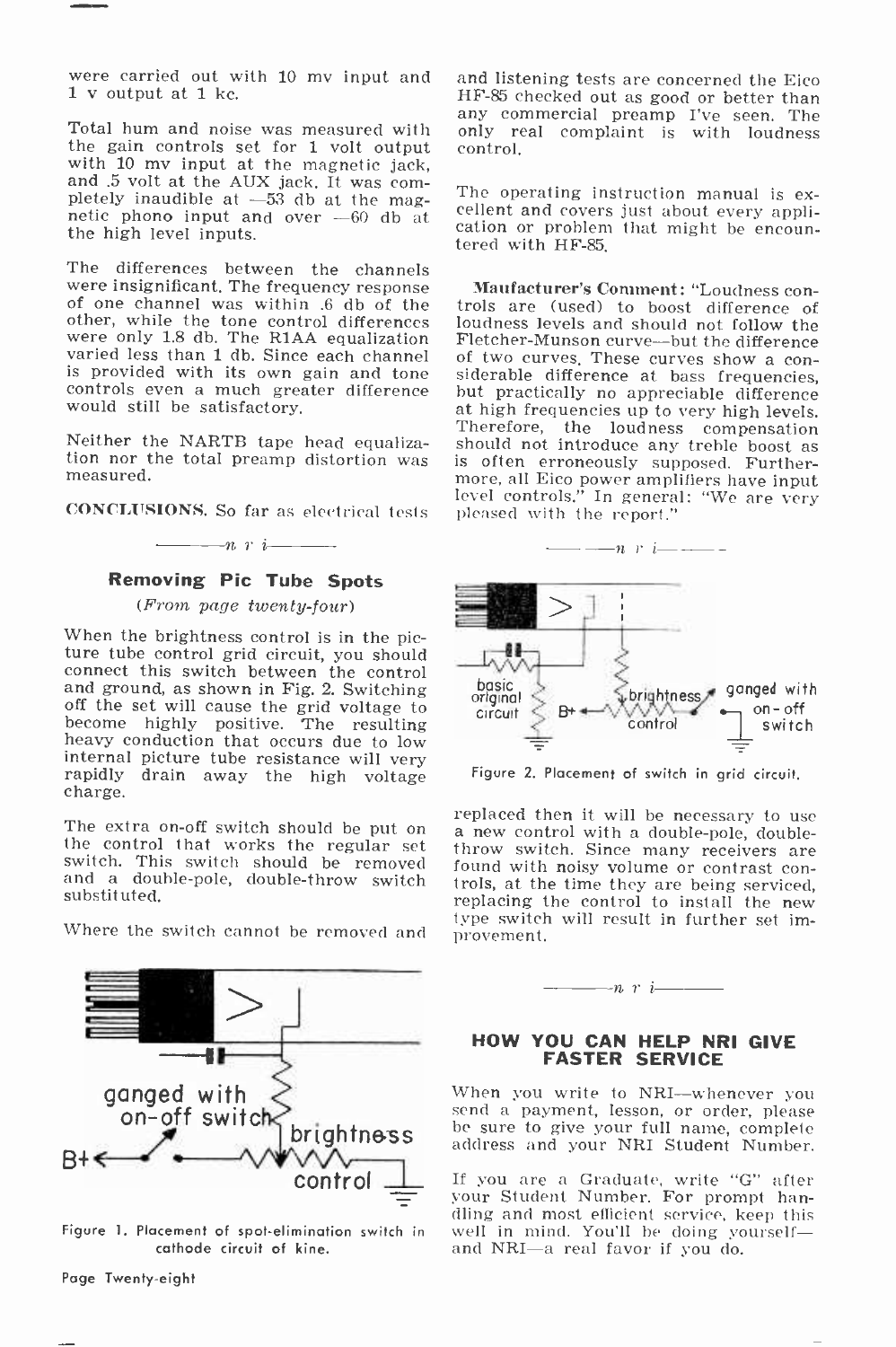#### Servicing with the Model 114 R -C Tester

#### (From page seven)

over its range and try to obtain a null inover its range and try to obtain a null in-<br>dication. If no null is obtained, switch to the 18-1500 mfd "Extended" range and nas ex again vary the MAIN DIAL over its range.

When you have obtained a null indication, adjust the POWER FACTOR control so that maximum opening of the NULL IN-DICATOR eye is obtained. You can then determine the capacity by applying the proper multiplying factor to the MAIN DIAL reading and you can determine the power factor of the capacitor directly from the POWER FACTOR control dial.

If it is impossible to obtain a null indication with the SELECTOR SWITCH set to either of these positions, either the capacity has dropped to a very low value, or the power factor is extremely high.

To check this latter possibility, set the POWER FACTOR control to "20" on the dial and again vary the MAIN DIAL over its range. If you can then obtain a null indication, adjust the POWER FACTOR control so that maximum opening of the eye is obtained. However, the power factor of the capacitor under test is probably so high that it should be discarded.

capacitor in good condition is below 10%. In general, capacitors should be replaced when the power factor rises above 15%. In some cases you will find that a capacitor with higher power factor will do the job satisfactorily. However, if the power factor is greater than 15%, it is well to replace the capacitor to reduce the chance of future trouble.

Leakage. Set the SELECTOR to the ELEC. position on the Leakage part of the scale. Be sure that you have the negative lead of the test instrument connected to the negative lead of the capacitor and the positive lead of the test instrument con-<br>nected to the positive lead of the capacitor. farads (mmf) for convenience. The .00001-<br>This is very important. Then turn the 005 mfd range of the instrument covers a This is very important. Then turn the LEAKAGE TEST VOLTAGE control clockwise to the specified working voltage for the capacitor under test. The eye will probably close. It should, however, open in a

「大きいます」

Then set the SELECTOR switch to the 0.1-<br>50 mfd position. Adjust the MAIN DIAL nected for two or three minutes and see minute or two if the capacitor is in good condition and if it has not been idle for so long that the oxide coating in the capacitor has deteriorated. If the capacitor has not nected for two or three minutes and see<br>whether the eye opens. If it does, the cahas excessive leakage and must be re-

> If the capacitor under test is shorted, the eye will close as the pointer of the LEAK-<br>AGE TEST VOLTAGE control passes the zero mark. In this case, it is not necessary to make any further tests. Be sure that you observe the polarity markings when testing electrolytic capacitors as applying voltage of the wrong polarity will prevent your obtaining proper results and possibly damage the capacitor you are testing.

> After you have checked the capacitor for leakage, it is often desirable to again check the capacity and power factor if excessive leakage does not exist because the application of voltage to an electrolytic will sometimes restore the oxide coating and bring the capacity up to normal.

The normal power factor for an electrolytic a null indication is obtained. Then read the How To Check Ceramic, Mica, and Paper Capacitors. The basic method of measuring capacity is the same as in the case of electrolytics, except that the POWER FACTOR control is not used. Set the SELECTOR to the proper position, and vary the MAIN DIAL over its range until scale to determine the capacity.

How To Check Electrolytic Capacitors For the capacitors from the equipment and use When measuring capacity it is usually not necessary to remove the capacitors from the equipment. Simply disconnect one end of the capacitor and then connect the test leads to the two ends of the capacitor to be tested. When measuring the value of mica, ceramic, and extremely small paper capacitors, however, it is best to remove the banana plug binding posts to connect the capacitor to the test instrument.

> If the capacitor is extremely small—less than .0005 mfd-it is possible to mentally convert the dial readings to micromicrofarads (mmf) for convenience. The .00001 range between 10 mmf and 5000 mmf. By multiplying the outer scale readings by the factor 10, you can readily convert your readings to micromicrofarads.

No lions are ever caught in mouse traps. To catch a lion, you must think in terms of lionsnot in terms of mice. Your mind is always creating traps of one kind or another and what you catch depends on the thinking you do.

-Thomas Dreiver

Page Twenty-nine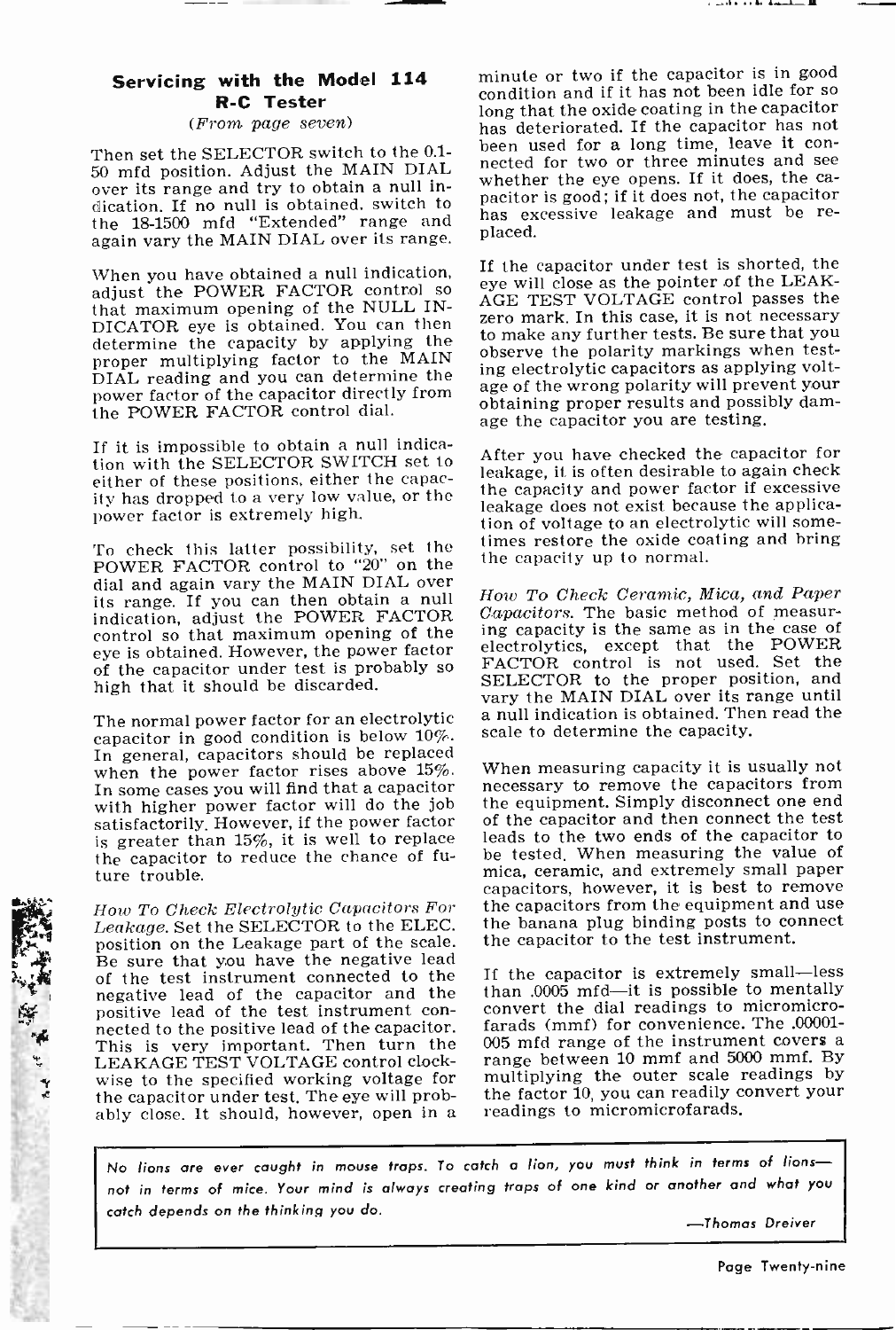

#### PARTS LIST

|  | $CL -- .05 mfd, 200 volt$                   | R7 -- 100-ohm, $\frac{1}{2}$ -watt                             |  |
|--|---------------------------------------------|----------------------------------------------------------------|--|
|  | C2 -- 8 mfd, 500 volt, electrolytic         | $\vee$ R <sup>8</sup> -- 10K-ohm potentiometer (MAIN DIAL)     |  |
|  | $C3$ -- Dual-section 4-4 mfd, 500V          | $R9 - 90K$ -ohm                                                |  |
|  | electrolytic                                | R10 -- 20-ohm "standard" resistor *                            |  |
|  | $U = 04$ -- $.01$ -mfd, 200 volt            | R11 -- 2K-ohm "standard" resistor *                            |  |
|  | C5 -- 2-mfd "standard" condenser            | $\vee$ R12 -- 200K-ohm, "standard" resistor *                  |  |
|  | (two 1-mfd units in parallel)*              | R13 -- 100-ohm flexible resistor (this                         |  |
|  | $\sim$ C6 -- .02-mfd "standard" condenser*  | Att b part is used only when it is                             |  |
|  | C7 -- 200-mmf "standard" condenser set to   | necessary in calibrating the in-                               |  |
|  | calibrate the instrument on the             | strument at the factory)*                                      |  |
|  | .00001-005 mfd range*                       | $R14 - 100$ -ohm, 5-watt                                       |  |
|  | $\vee$ R1 -- 25K-ohm, 2-watt                | $\cdot$ R15 -- 270K-ohm, $\frac{1}{2}$ -watt                   |  |
|  | R2 -- 250K-ohm potentiometer (LEAKAGE       | · R16 -- 1000-ohm potentiometer (POWER<br>$\ddot{\phantom{1}}$ |  |
|  | TEST VOLTAGE)                               | FACTOR)                                                        |  |
|  | $R$ 3 -- 1.5K-ohm, $\frac{1}{2}$ -watt      | R17 -- 1.2-megohm, $\frac{1}{2}$ -watt                         |  |
|  | $\sim$ R4 -- 10 megonm, $\frac{1}{2}$ -watt | SW1 -- SPST switch (an R2)                                     |  |
|  | 、 R5 -- 500K-ohm, ~~ watt                   | SW2 -- 5-deck, ll-position switch                              |  |
|  | $\sqrt{RS}$ -- 4K-ohm, $\frac{1}{2}$ -watt  | (SELECTOR)                                                     |  |
|  |                                             | T -- Special power transformer                                 |  |
|  |                                             |                                                                |  |

When the SELECTOR Is set to the .00001- .005 mfd position, you will notice that a null indication is obtained when the MAIN DIAL nears "1" on the scale. This is an indication of the internal capacity of the instrument, and is normal. When measuring

 $\prime\ \sim \mathrm{g}$ 

 $awy59$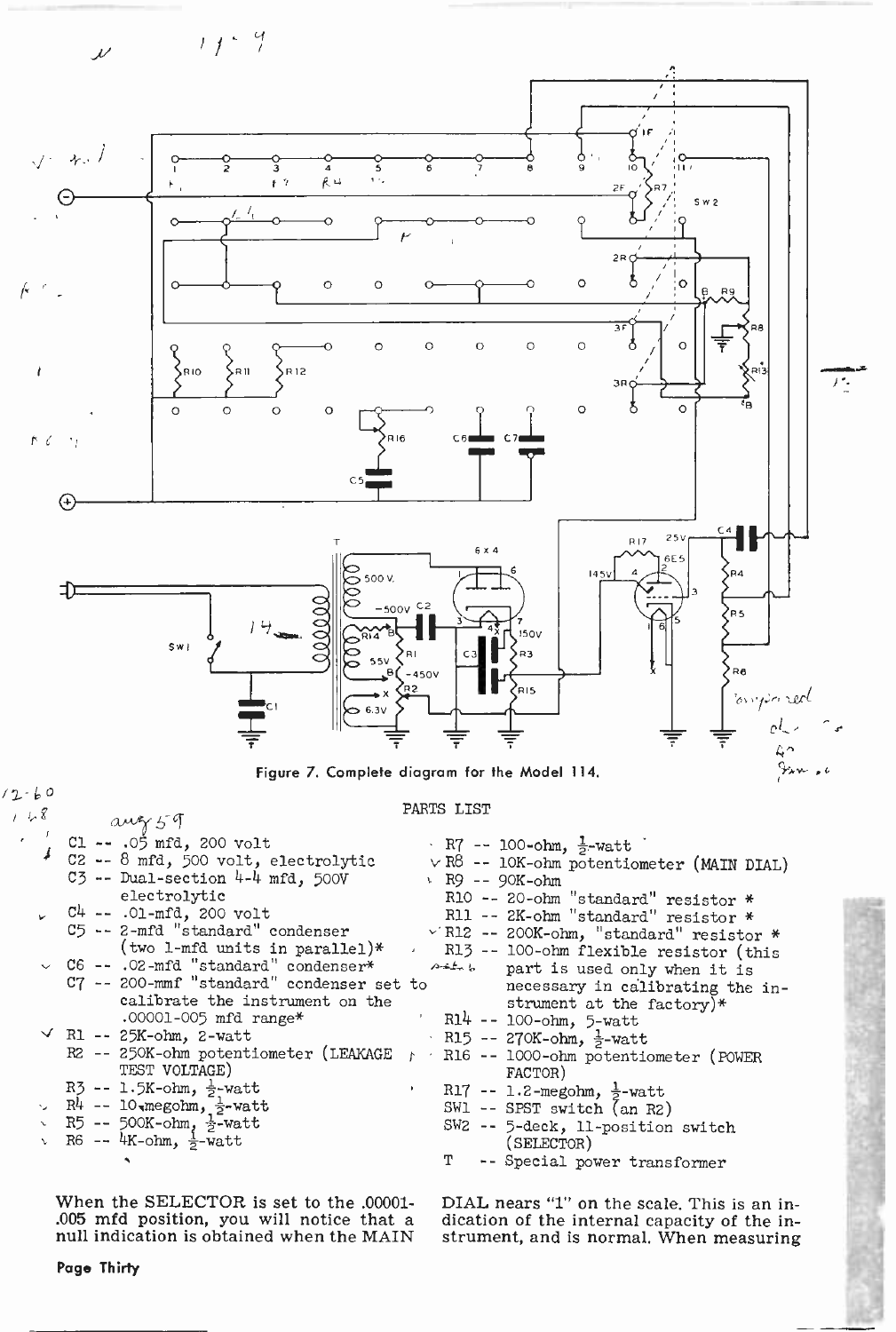the value of capacitors that are below 500 mmf, you should-to obtain best accuracy<br>-subtract the internal capacity of the instrument, which is a very simple thing to capacitor will generally upset the circuit

Model 114 is extremely sensitive. Even the slightest amount of leakage in a capacitor will cause the eye to close partly. For this reason, some care must be exercised in making leakage tests of non -electrolytic

NRI NEWS is your magazine. The contents are designed to help you in your work or hobby, to inform you of new developments, or just to give you something interesting in your field to read.

In choosing the contents of each issue of the News we have no trouble in finding material in this immense and growing field of Electronics. Indeed, our problem is more of deciding what is most important -what do our students and graduates want.

This is where you come in. We need your help-tell us what you want in your magazine. To make it easy we've drawn up a list of suggested subjects and we've left room so you can add your own sugges- tions. Simply fill it in, remove the page, and mail it to us addressed to The Editor, CONSTRUCTION (DO I NRI News, National Radio Institute, 3939 Wisconsin Ave. N.W., Washington, D. C.

By the way, most of the suggested subjects have been written up in the past and probably will be in the future, so don't check everything! It would be best to limit yourself to 4 or 5 checks.

| I would like to see articles in our NRI |    |
|-----------------------------------------|----|
| News on the following subjects:         | ΗГ |
| (Limit your requests to 5 choices)      | F  |
|                                         | Δ  |

SERVICE AND REPAIR:

| AC-DC Radios                 | П |
|------------------------------|---|
| Portable Radios (tube type)  | п |
| Transistor Radios            | П |
| Auto Radios                  | П |
| Black & White TV-General     | П |
| What in particular? $\ldots$ | П |
| Test instruments—General:    |   |
| What particular instrument?  | П |
| Hi Fi Amplifiers             | П |
| Hi Fi Preamplifiers          | П |
| Record Changers              | П |
| Tape Recorders               | П |
| Other:                       |   |
|                              |   |
|                              |   |

capacitors.

do. Above 500 mmf, this error is negligible. operation. The same amount of leakage in How To Check Ceramic, Mica, And Paper versely affect the circuit operation. For Capacitors For Leakage. As mentioned pre-<br>viously, the leakage test circuit used in the  $\pm$  the PAPER-MICA setting of the SELEC-Even the slightest leakage in a coupling a bypass capacitor, however, might not adversely affect the circuit operation. For that reason, we recommend that you use TOR when checking all ceramic, all mica, and all coupling capacitors but use the ELEC. setting of the SELECTOR when testing paper capacitors used in by-pass applications.

## HELP!

THEORY OR DESCRIPTION OF OPERATION: AC-DC Radios ..................... Transistor Radios □ Auto Radios  $\Box$ Black and White TV  $\Box$ Color TV П Test Instruments-specify  $\Box$ Hi Fi Equipment-specify П Ohms Law ......................... П Detectors for FM and AM □ Capacitors ..........................<br>Math for the serviceman ........... П □ Transistors П Other: Л CONSTRUCTION (DO IT YOURSELF) Specify: ............................ RADIO: П Add short-wave ................... П Add intercom R Improve tone ...................... Other: П HI FI: □  $\Box$ Pre-Amplifiers .......................<br>Amplifiers .............................<br>Speaker enclosures ................. o Other: El GADGETS-FOR SERVICING, HOME, OR HOBBY: **o** □ П Please indicate whether you are<br>a student  $\Box$ <br>or graduate  $\Box$ 

Page Thirty-one